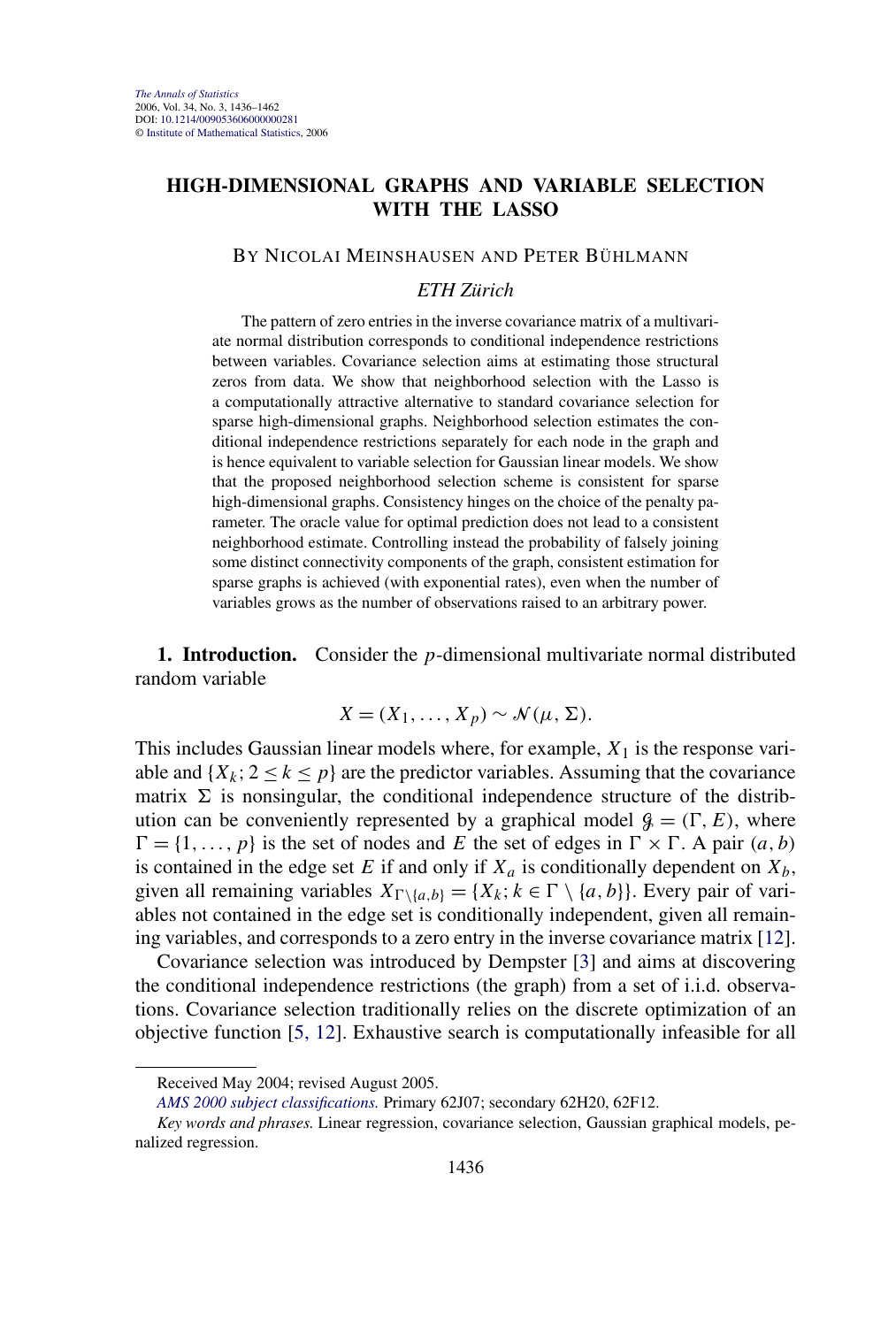but very low-dimensional models. Usually, greedy forward or backward search is employed. In forward search, the initial estimate of the edge set is the empty set and edges are then added iteratively until a suitable stopping criterion is satisfied. The selection (deletion) of a single edge in this search strategy requires an MLE fit [\[15\]](#page-26-0) for  $O(p^2)$  different models. The procedure is not well suited for high-dimensional graphs. The existence of the MLE is not guaranteed in general if the number of observations is smaller than the number of nodes [\[1\]](#page-25-0). More disturbingly, the complexity of the procedure renders even greedy search strategies impractical for modestly sized graphs. In contrast, neighborhood selection with the Lasso, proposed in the following, relies on optimization of a convex function, applied consecutively to each node in the graph. The method is computationally very efficient and is consistent even for the high-dimensional setting, as will be shown.

Neighborhood selection is a subproblem of covariance selection. The neighborhood ne<sub>a</sub> of a node  $a \in \Gamma$  is the smallest subset of  $\Gamma \setminus \{a\}$  so that, given all variables  $X_{\text{ne}_a}$  in the neighborhood,  $X_a$  is conditionally independent of all remaining variables. The neighborhood of a node  $a \in \Gamma$  consists of all nodes  $b \in \Gamma \setminus \{a\}$  so that  $(a, b) \in E$ . Given *n* i.i.d. observations of *X*, neighborhood selection aims at estimating (individually) the neighborhood of any given variable (or node). The neighborhood selection can be cast as a standard regression problem and can be solved efficiently with the Lasso [\[16\]](#page-26-0), as will be shown in this paper.

The consistency of the proposed neighborhood selection will be shown for sparse high-dimensional graphs, where the number of variables is potentially growing as any power of the number of observations (high-dimensionality), whereas the number of neighbors of any variable is growing at most slightly slower than the number of observations (sparsity).

A number of studies have examined the case of regression with a growing number of parameters as sample size increases. The closest to our setting is the recent work of Greenshtein and Ritov [\[8\]](#page-25-0), who study consistent prediction in a triangular setup very similar to ours (see also [\[10\]](#page-25-0)). However, the problem of consistent estimation of the model structure, which is the relevant concept for graphical models, is very different and not treated in these studies.

We study in Section [2](#page-2-0) under which conditions, and at which rate, the neighborhood estimate with the Lasso converges to the true neighborhood. The choice of the penalty is crucial in the high-dimensional setting. The oracle penalty for optimal prediction turns out to be inconsistent for estimation of the true model. This solution might include an unbounded number of noise variables in the model. We motivate a different choice of the penalty such that the probability of falsely connecting two or more distinct connectivity components of the graph is controlled at very low levels. Asymptotically, the probability of estimating the correct neighborhood converges exponentially to 1, even when the number of nodes in the graph is growing rapidly as any power of the number of observations. As a consequence,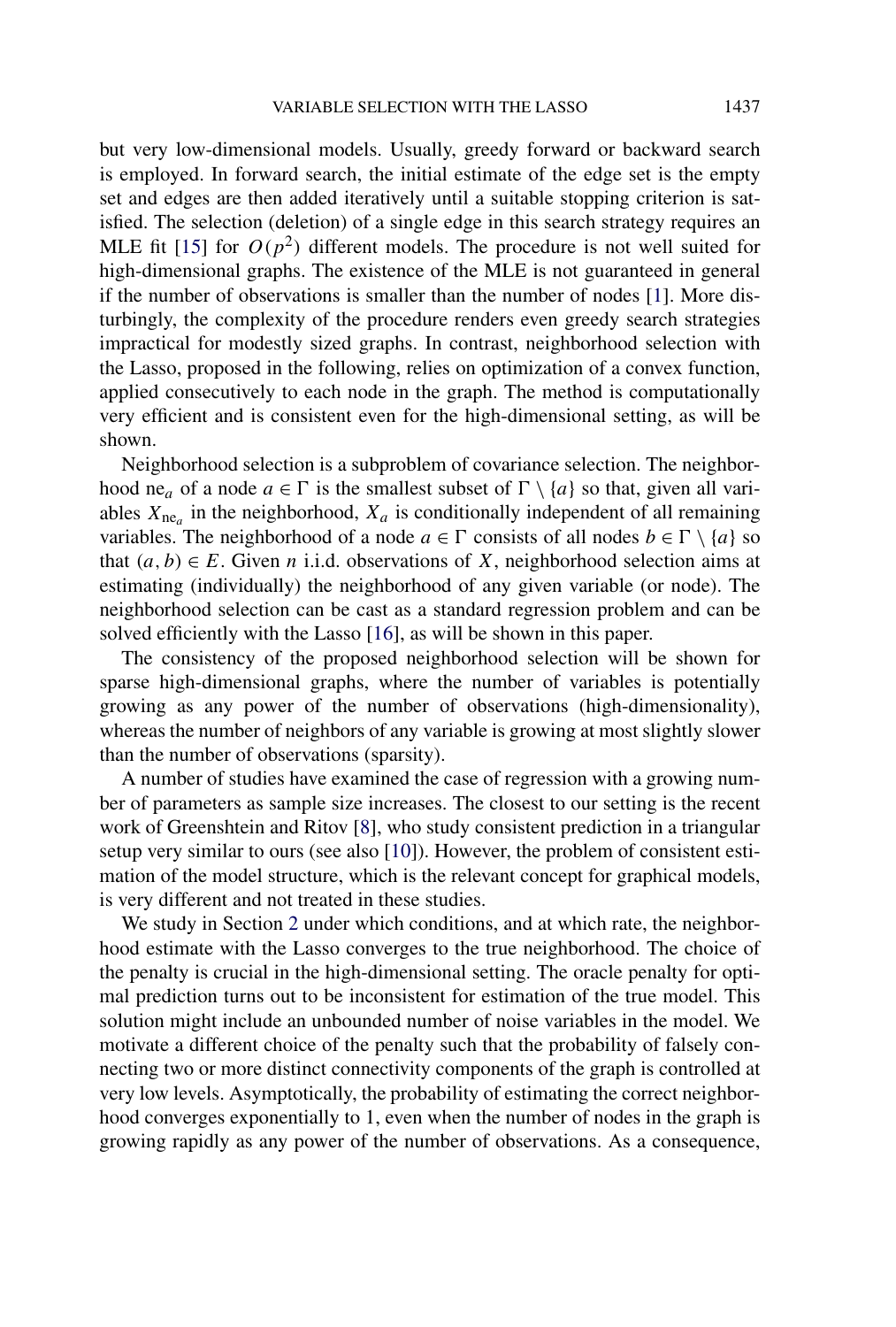consistent estimation of the full edge set in a sparse high-dimensional graph is possible (Section [3\)](#page-9-0).

Encouraging numerical results are provided in Section [4.](#page-11-0) The proposed estimate is shown to be both more accurate than the traditional forward selection MLE strategy and computationally much more efficient. The accuracy of the forward selection MLE fit is in particular poor if the number of nodes in the graph is comparable to the number of observations. In contrast, neighborhood selection with the Lasso is shown to be reasonably accurate for estimating graphs with several thousand nodes, using only a few hundred observations.

**2. Neighborhood selection.** Instead of assuming a fixed true underlying model, we adopt a more flexible approach similar to the triangular setup in [\[8\]](#page-25-0). Both the number of nodes in the graphs (number of variables), denoted by  $p(n)$  =  $|\Gamma(n)|$ , and the distribution (the covariance matrix) depend in general on the number of observations, so that  $\Gamma = \Gamma(n)$  and  $\Sigma = \Sigma(n)$ . The neighborhood ne<sub>a</sub> of a node  $a \in \Gamma(n)$  is the smallest subset of  $\Gamma(n) \setminus \{a\}$  so that  $X_a$  is conditionally independent of all remaining variables. Denote the closure of node  $a \in \Gamma(n)$  by  $cl_a := ne_a \cup \{a\}$ . Then

$$
X_a \perp \{X_k; k \in \Gamma(n) \setminus \mathrm{cl}_a\} | X_{\mathrm{ne}_a}.
$$

For details see [\[12\]](#page-26-0). The neighborhood depends in general on *n* as well. However, this dependence is notationally suppressed in the following.

It is instructive to give a slightly different definition of a neighborhood. For each node  $a \in \Gamma(n)$ , consider optimal prediction of  $X_a$ , given all remaining variables. Let  $\theta^a \in \mathbb{R}^{p(n)}$  be the vector of coefficients for optimal prediction,

(1) 
$$
\theta^{a} = \underset{\theta \, : \, \theta_{a} = 0}{\arg \min} E\left(X_{a} - \sum_{k \in \Gamma(n)} \theta_{k} X_{k}\right)^{2}.
$$

As a generalization of (1), which will be of use later, consider optimal prediction of  $X_a$ , given only a subset of variables  $\{X_k; k \in A\}$ , where  $A \subseteq \Gamma(n) \setminus \{a\}$ . The optimal prediction is characterized by the vector  $\theta^{a, A}$ ,

(2) 
$$
\theta^{a,A} = \underset{\theta: \theta_k = 0, \forall k \notin A}{\arg \min} E\left(X_a - \sum_{k \in \Gamma(n)} \theta_k X_k\right)^2.
$$

The elements of  $\theta^a$  are determined by the inverse covariance matrix [\[12\]](#page-26-0). For  $b \in \Gamma \setminus \{a\}$  and  $K(n) = \Sigma^{-1}(n)$ , it holds that  $\theta_b^a = -K_{ab}(n)/K_{aa}(n)$ . The set of nonzero coefficients of  $\theta^a$  is identical to the set  $\{b \in \Gamma(n) \setminus \{a\} : K_{ab}(n) \neq 0\}$  of nonzero entries in the corresponding row vector of the inverse covariance matrix and defines precisely the set of neighbors of node  $a$ . The best predictor for  $X_a$  is thus a linear function of variables in the set of neighbors of the node *a* only. The set of neighbors of a node  $a \in \Gamma(n)$  can hence be written as

$$
ne_a = \{b \in \Gamma(n) : \theta_b^a \neq 0\}.
$$

<span id="page-2-0"></span>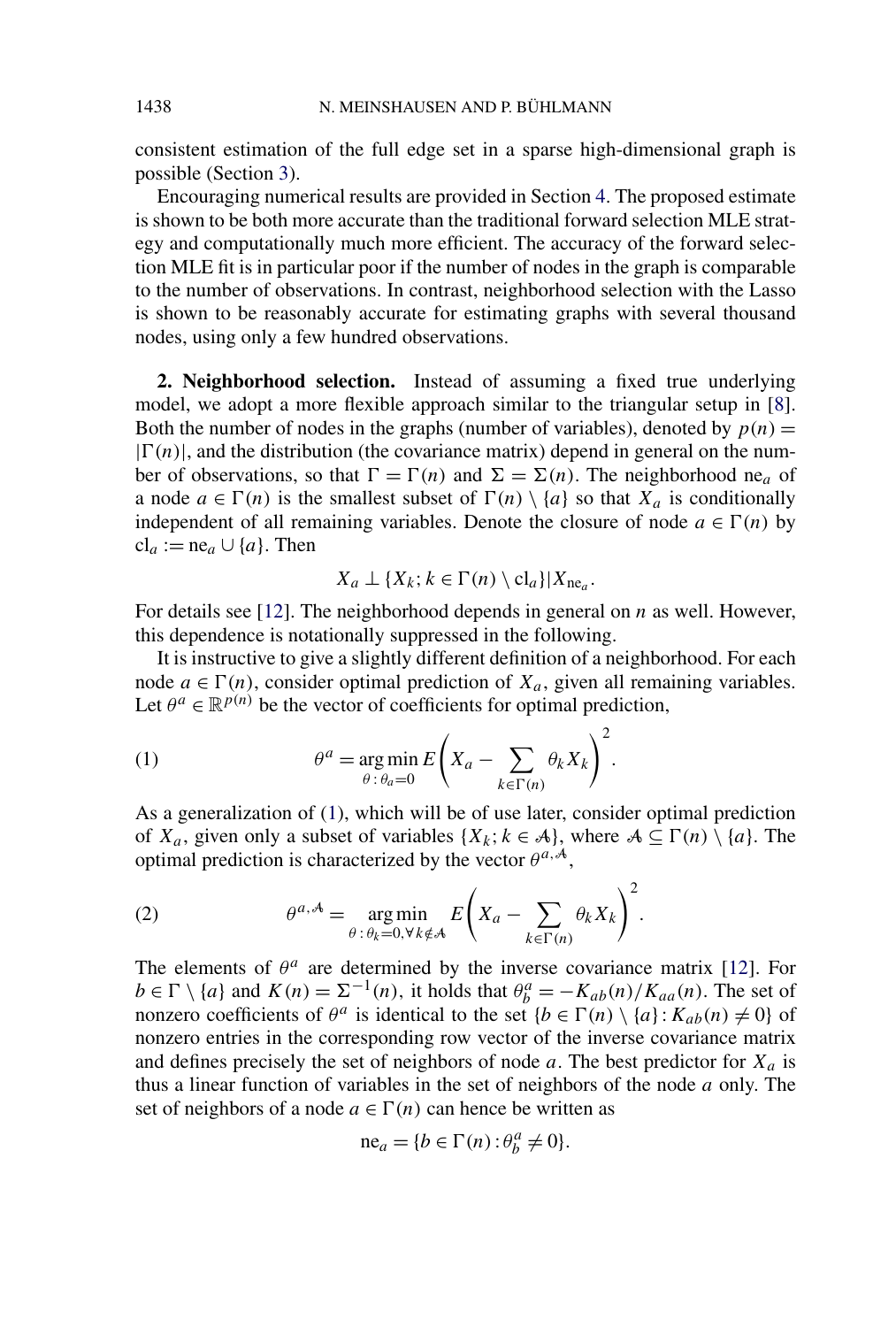<span id="page-3-0"></span>This set corresponds to the set of effective predictor variables in regression with response variable  $X_a$  and predictor variables  $\{X_k; k \in \Gamma(n) \setminus \{a\}\}\)$ . Given *n* independent observations of *X* ~  $\mathcal{N}(0, \Sigma(n))$ , neighborhood selection tries to estimate the set of neighbors of a node  $a \in \Gamma(n)$ . As the optimal linear prediction of  $X_a$  has nonzero coefficients precisely for variables in the set of neighbors of the node *a*, it seems reasonable to try to exploit this relation.

2.1. *Neighborhood selection with the Lasso.* It is well known that the Lasso, introduced by Tibshirani [\[16\]](#page-26-0), and known as Basis Pursuit in the context of wavelet regression [\[2\]](#page-25-0), has a parsimonious property [\[11\]](#page-25-0). When predicting a variable *Xa* with all remaining variables  $\{X_k; k \in \Gamma(n) \setminus \{a\}\}\)$ , the vanishing Lasso coefficient estimates identify asymptotically the neighborhood of node *a* in the graph, as shown in the following. Let the  $n \times p(n)$ -dimensional matrix **X** contain *n* independent observations of *X*, so that the columns  $\mathbf{X}_a$  correspond for all  $a \in \Gamma(n)$  to the vector of *n* independent observations of  $X_a$ . Let  $\langle \cdot, \cdot \rangle$  be the usual inner product on  $\mathbb{R}^n$  and  $\|\cdot\|_2$  the corresponding norm.

The Lasso estimate  $\hat{\theta}^{a,\lambda}$  of  $\theta^a$  is given by

(3) 
$$
\hat{\theta}^{a,\lambda} = \underset{\theta : \theta_a = 0}{\arg \min} (n^{-1} \|\mathbf{X}_a - \mathbf{X}\theta\|_2^2 + \lambda \|\theta\|_1),
$$

where  $\|\theta\|_1 = \sum_{b \in \Gamma(n)} |\theta_b|$  is the *l*<sub>1</sub>-norm of the coefficient vector. Normalization of all variables to a common empirical variance is recommended for the estimator in  $(3)$ . The solution to  $(3)$  is not necessarily unique. However, if uniqueness fails, the set of solutions is still convex and all our results about neighborhoods (in particular Theorems [1](#page-8-0) and [2\)](#page-8-0) hold for any solution of (3).

Other regression estimates have been proposed, which are based on the  $l_p$ -norm, where *p* is typically in the range [0, 2] (see [\[7\]](#page-25-0)). A value of  $p = 2$  leads to the ridge estimate, while  $p = 0$  corresponds to traditional model selection. It is well known that the estimates have a parsimonious property (with some components being exactly zero) for  $p \le 1$  only, while the optimization problem in (3) is only convex for  $p \ge 1$ . Hence  $l_1$ -constrained empirical risk minimization occupies a unique position, as  $p = 1$  is the only value of p for which variable selection takes place while the optimization problem is still convex and hence feasible for highdimensional problems.

The neighborhood estimate (parameterized by  $\lambda$ ) is defined by the nonzero coefficient estimates of the *l*1-penalized regression,

$$
\hat{\text{ne}}_a^\lambda = \{ b \in \Gamma(n) : \hat{\theta}_b^{a,\lambda} \neq 0 \}.
$$

Each choice of a penalty parameter  $\lambda$  specifies thus an estimate of the neighborhood ne<sub>a</sub> of node  $a \in \Gamma(n)$  and one is left with the choice of a suitable penalty parameter. Larger values of the penalty tend to shrink the size of the estimated set, while more variables are in general included into  $\hat{ne}_a^{\lambda}$  if the value of  $\lambda$  is diminished.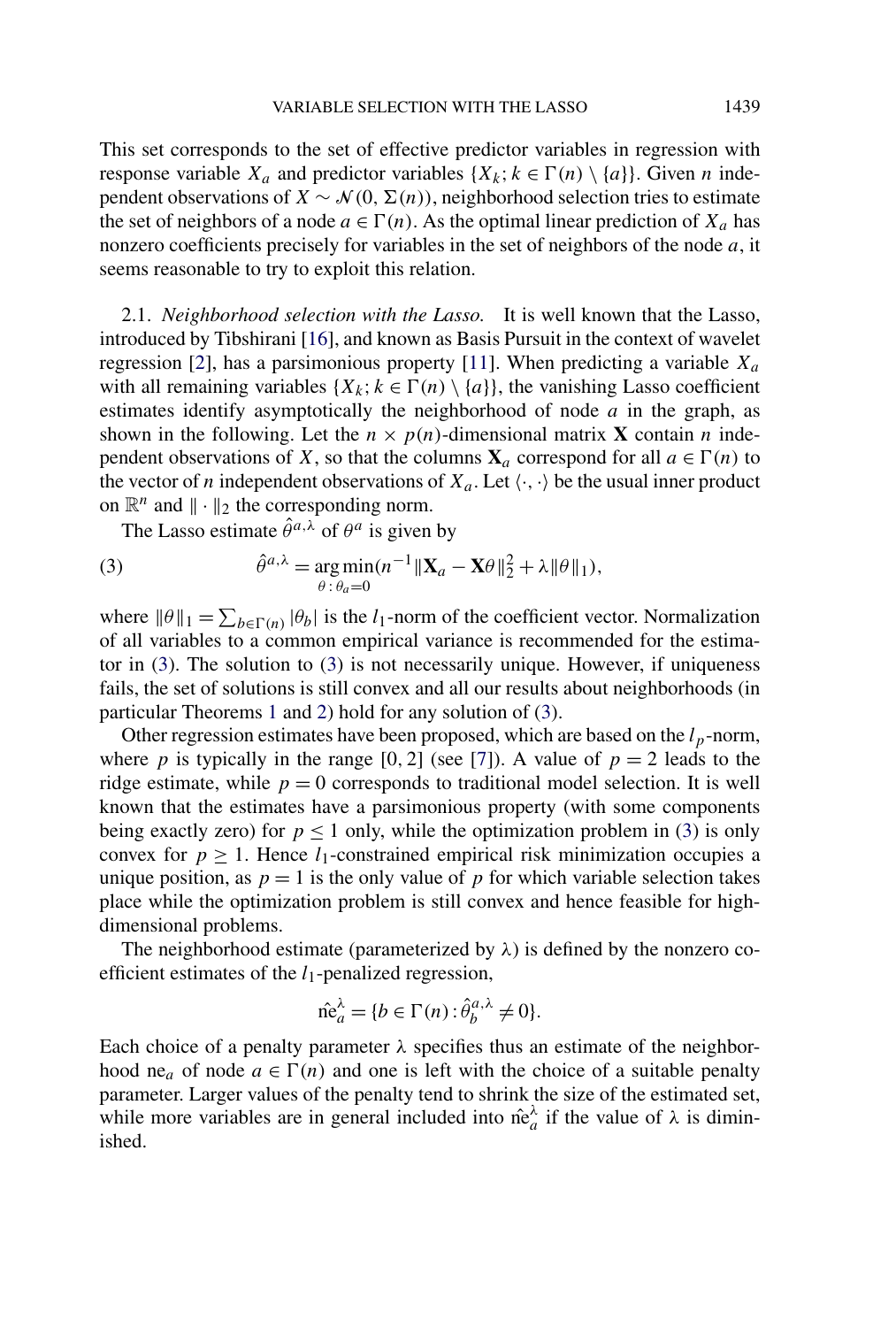<span id="page-4-0"></span>2.2. *The prediction-oracle solution.* A seemingly useful choice of the penalty parameter is the (unavailable) prediction-oracle value,

$$
\lambda_{\text{oracle}} = \underset{\lambda}{\arg\min} E\bigg(X_a - \sum_{k \in \Gamma(n)} \hat{\theta}_k^{a,\lambda} X_k\bigg)^2.
$$

The expectation is understood to be with respect to a new *X*, which is independent of the sample on which  $\hat{\theta}^{a,\lambda}$  is estimated. The prediction-oracle penalty minimizes the predictive risk among all Lasso estimates. An estimate of  $\lambda_{\text{oracle}}$  is obtained by the cross-validated choice  $\lambda_{\rm cv}$ .

For *l*0-penalized regression it was shown by Shao [\[14\]](#page-26-0) that the cross-validated choice of the penalty parameter is consistent for model selection under certain conditions on the size of the validation set. The prediction-oracle solution does not lead to consistent model selection for the Lasso, as shown in the following for a simple example.

PROPOSITION 1. Let the number of variables grow to infinity,  $p(n) \to \infty$ , *for*  $n \to \infty$ , with  $p(n) = o(n^{\gamma})$  *for some*  $\gamma > 0$ . Assume that the covariance *matrices*  $\Sigma(n)$  *are identical to the identity matrix except for some pair*  $(a, b) \in$  $\Gamma(n) \times \Gamma(n)$ , *for which*  $\Sigma_{ab}(n) = \Sigma_{ba}(n) = s$ , *for some*  $0 < s < 1$  *and all*  $n \in \mathbb{N}$ . *The probability of selecting the wrong neighborhood for node a converges to* 1 *under the prediction-oracle penalty*,

$$
P(\hat{\text{ne}}_a^{\lambda_{\text{oracle}}}\neq \text{ne}_a) \to 1 \qquad \text{for } n \to \infty.
$$

A proof is given in the [Appendix.](#page-13-0) It follows from the proof of Proposition 1 that many noise variables are included in the neighborhood estimate with the prediction-oracle solution. In fact, the probability of including noise variables with the prediction-oracle solution does not even vanish asymptotically for a fixed number of variables. If the penalty is chosen larger than the prediction-optimal value, consistent neighborhood selection is possible with the Lasso, as demonstrated in the following.

2.3. *Assumptions.* We make a few assumptions to prove consistency of neighborhood selection with the Lasso. We always assume availability of *n* independent observations from  $X \sim \mathcal{N}(0, \Sigma)$ .

*High-dimensionality.* The number of variables is allowed to grow as the number of observations *n* raised to an arbitrarily high power.

ASSUMPTION 1. There exists  $\gamma > 0$ , so that  $p(n) = O(n^{\gamma})$  for  $n \to \infty$ .

In particular, it is allowed for the following analysis that the number of variables is very much larger than the number of observations,  $p(n) \gg n$ .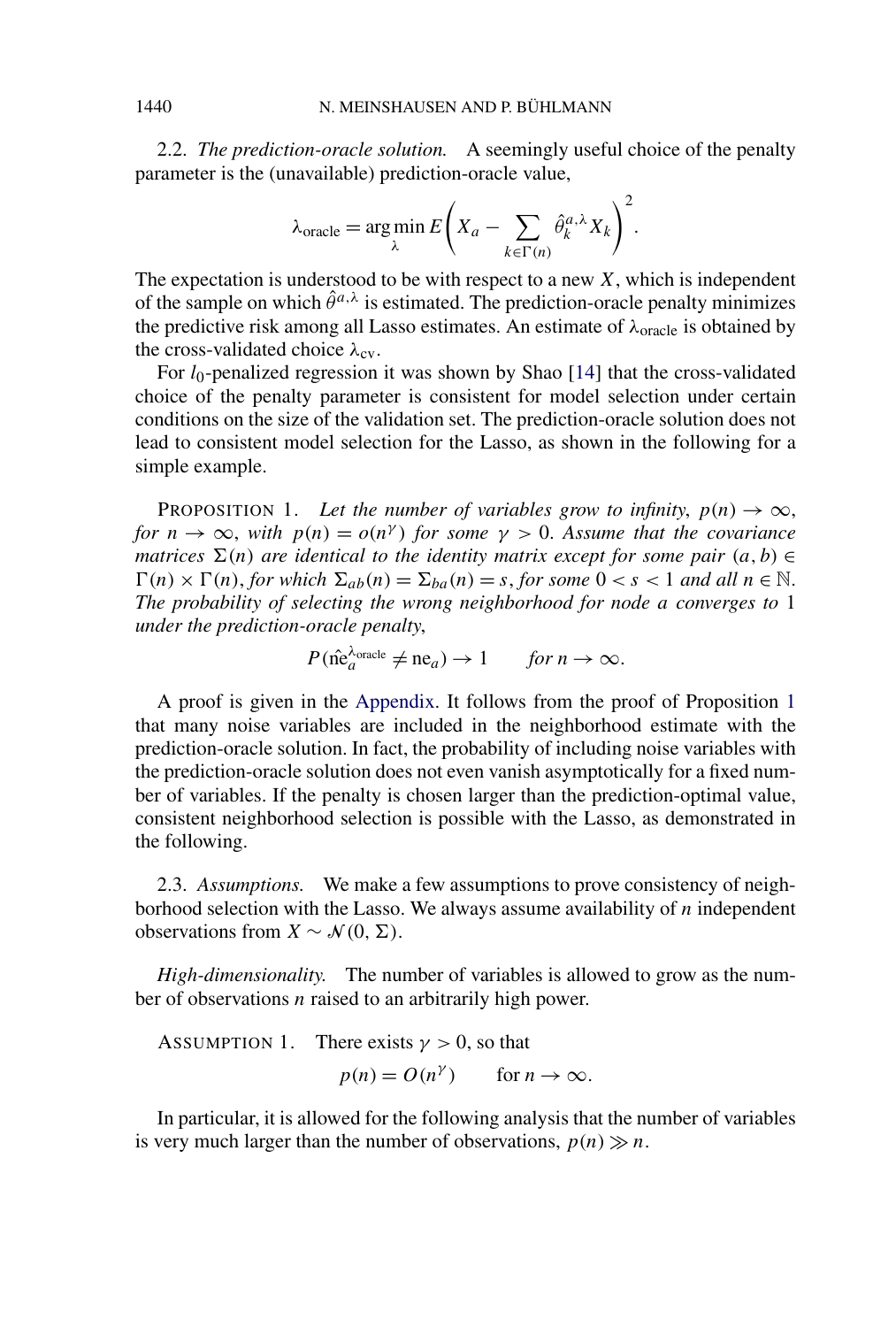<span id="page-5-0"></span>*Nonsingularity.* We make two regularity assumptions for the covariance matrices.

ASSUMPTION 2. For all  $a \in \Gamma(n)$  and  $n \in \mathbb{N}$ ,  $\text{Var}(X_a) = 1$ . There exists  $v^2 > 0$ , so that for all  $n \in \mathbb{N}$  and  $a \in \Gamma(n)$ ,

$$
\text{Var}(X_a | X_{\Gamma(n) \setminus \{a\}}) \ge v^2.
$$

Common variance can always be achieved by appropriate scaling of the variables. A scaling to a common (empirical) variance of all variables is desirable, as the solutions would otherwise depend on the chosen units or dimensions in which they are represented. The second part of the assumption explicitly excludes singular or nearly singular covariance matrices. For singular covariance matrices, edges are not uniquely defined by the distribution and it is hence not surprising that nearly singular covariance matrices are not suitable for consistent variable selection. Note, however, that the *empirical* covariance matrix is a.s. singular if  $p(n) > n$ , which is allowed in our analysis.

*Sparsity.* The main assumption is the sparsity of the graph. This entails a restriction on the size of the neighborhoods of variables.

```
ASSUMPTION 3. There exists some 0 \le \kappa < 1 so that
                \max_{a \in \Gamma(n)} |\text{ne}_a| = O(n^k) \quad \text{for } n \to \infty.
```
This assumption limits the maximal possible rate of growth for the size of neighborhoods.

For the next sparsity condition, consider again the definition in [\(2\)](#page-2-0) of the optimal coefficient  $\theta^{b,A}$  for prediction of  $X_b$ , given variables in the set  $A \subset \Gamma(n)$ .

ASSUMPTION 4. There exists some  $\vartheta < \infty$  so that for all neighboring nodes  $a, b \in \Gamma(n)$  and all  $n \in \mathbb{N}$ ,

$$
\|\theta^{a,\text{ne}_b\backslash\{a\}}\|_1 \leq \vartheta.
$$

This assumption is, for example, satisfied if Assumption 2 holds and the size of the overlap of neighborhoods is bounded by an arbitrarily large number from above for neighboring nodes. That is, if there exists some  $m < \infty$  so that for all  $n \in \mathbb{N}$ ,

(4) 
$$
\max_{a,b \in \Gamma(n), b \in \mathbf{ne}_a} |\text{ne}_a \cap \text{ne}_b| \leq m \quad \text{for } n \to \infty,
$$

then Assumption 4 is satisfied. To see this, note that Assumption 2 gives a finite bound for the *l*<sub>2</sub>-norm of  $\theta^{a, \text{ne}_b \setminus \{a\}}$ , while (4) gives a finite bound for the *l*<sub>0</sub>-norm. Taken together, Assumption 4 is implied.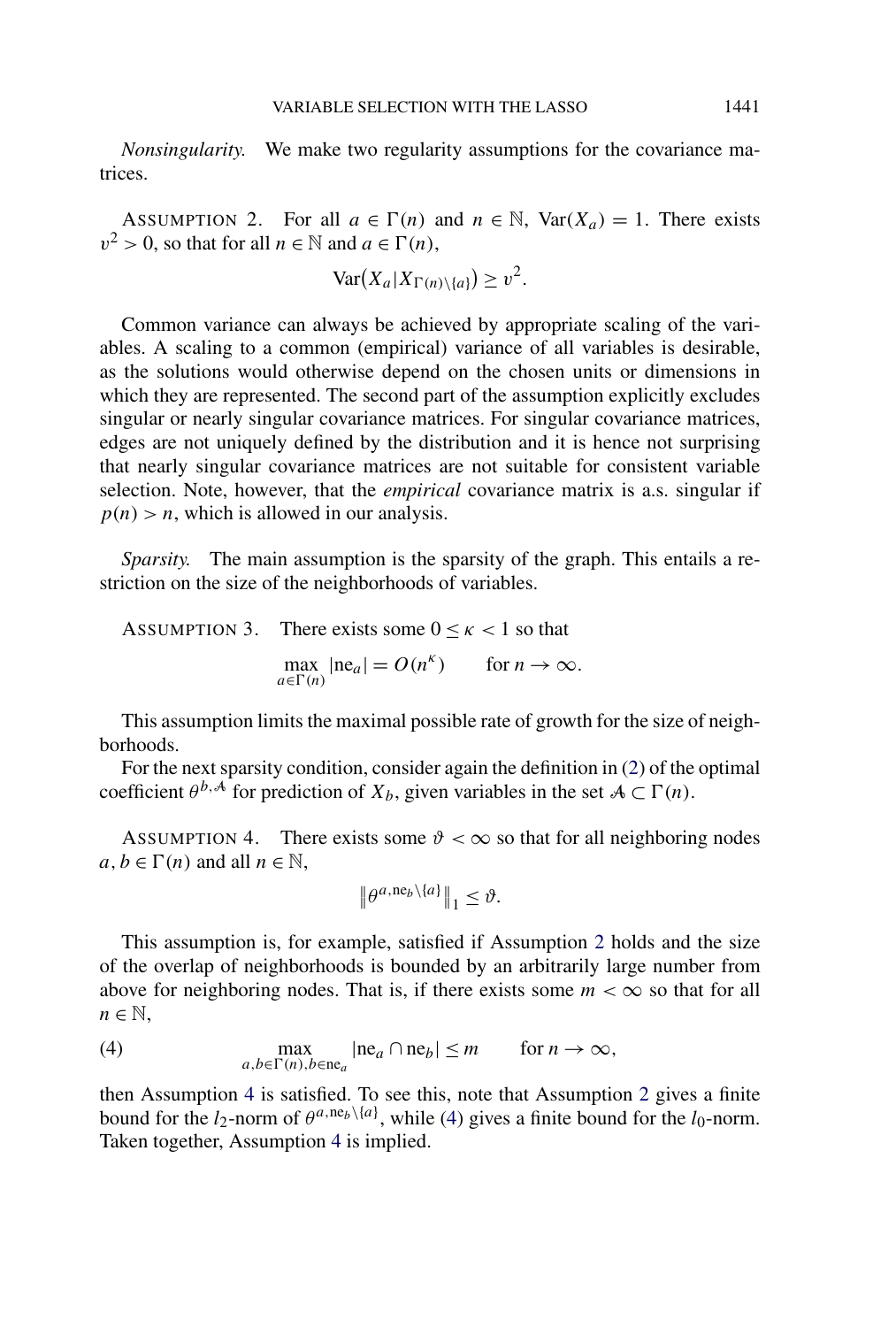*Magnitude of partial correlations.* The next assumption bounds the magnitude of partial correlations from below. The partial correlation  $\pi_{ab}$  between variables  $X_a$  and  $X_b$  is the correlation after having eliminated the linear effects from all remaining variables  $\{X_k; k \in \Gamma(n) \setminus \{a, b\}\}$ ; for details see [\[12\]](#page-26-0).

ASSUMPTION 5. There exist a constant  $\delta > 0$  and some  $\xi > \kappa$ , with  $\kappa$  as in Assumption [3,](#page-5-0) so that for every  $(a, b) \in E$ ,

$$
|\pi_{ab}| \geq \delta n^{-(1-\xi)/2}.
$$

It will be shown below that Assumption 5 cannot be relaxed in general. Note that neighborhood selection for node  $a \in \Gamma(n)$  is equivalent to simultaneously testing the null hypothesis of zero partial correlation between variable  $X_a$  and all remaining variables  $X_b$ ,  $b \in \Gamma(n) \setminus \{a\}$ . The null hypothesis of zero partial correlation between two variables can be tested by using the corresponding entry in the normalized inverse empirical covariance matrix. A graph estimate based on such tests has been proposed by Drton and Perlman [\[4\]](#page-25-0). Such a test can only be applied, however, if the number of variables is smaller than the number of observations,  $p(n) \leq n$ , as the empirical covariance matrix is singular otherwise. Even if  $p(n) = n - c$  for some constant  $c > 0$ , Assumption 5 would have to hold with  $\xi = 1$  to have a positive power of rejecting false null hypotheses for such an estimate; that is, partial correlations would have to be bounded by a positive value from below.

*Neighborhood stability.* The last assumption is referred to as neighborhood stability. Using the definition of  $\theta^{a,A}$  in [\(2\)](#page-2-0), define for all  $a, b \in \Gamma(n)$ ,

(5) 
$$
S_a(b) := \sum_{k \in ne_a} sign(\theta_k^{a,ne_a})\theta_k^{b,ne_a}.
$$

The assumption of neighborhood stability restricts the magnitude of the quantities  $S_a(b)$  for nonneighboring nodes  $a, b \in \Gamma(n)$ .

ASSUMPTION 6. There exists some  $\delta < 1$  so that for all  $a, b \in \Gamma(n)$  with  $b \notin \text{ne}_a$ ,

$$
|S_a(b)| < \delta.
$$

It is shown in Proposition [3](#page-8-0) that this assumption cannot be relaxed.

We give in the following a more intuitive condition which essentially implies Assumption 6. This will justify the term neighborhood stability. Consider the def-inition in [\(1\)](#page-2-0) of the optimal coefficients  $\theta^a$  for prediction of  $X_a$ . For  $\eta > 0$ , define  $\theta^a(\eta)$  as the optimal set of coefficients under an additional *l*<sub>1</sub>-penalty,

(6) 
$$
\theta^{a}(\eta) := \underset{\theta \, : \, \theta_{a} = 0}{\arg \min} E\left(X_{a} - \sum_{k \in \Gamma(n)} \theta_{k} X_{k}\right)^{2} + \eta \|\theta\|_{1}.
$$

<span id="page-6-0"></span>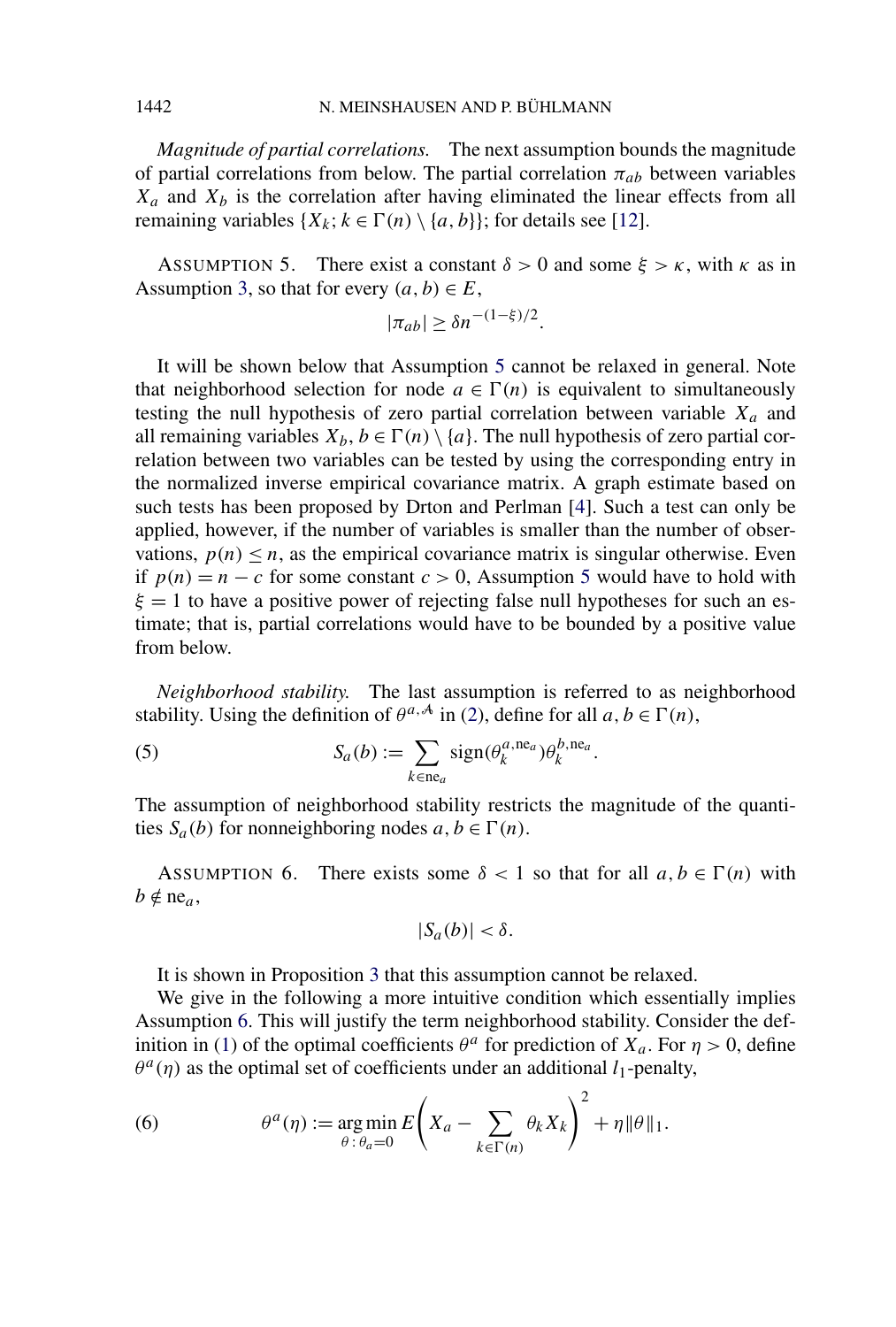<span id="page-7-0"></span>The neighborhood ne $_a$  of node  $a$  was defined as the set of nonzero coefficients of  $\theta^a$ , ne<sub>a</sub> = { $k \in \Gamma(n)$  :  $\theta^a_k \neq 0$ }. Define the disturbed neighborhood ne<sub>a</sub>(*n*) as

$$
ne_a(\eta) := \{k \in \Gamma(n) : \theta_k^a(\eta) \neq 0\}.
$$

It clearly holds that  $ne_a = ne_a(0)$ . The assumption of neighborhood stability is satisfied if there exists some infinitesimally small perturbation  $\eta$ , which may depend on *n*, so that the disturbed neighborhood  $ne_a(\eta)$  is identical to the undisturbed neighborhood ne*a(*0*)*.

PROPOSITION 2. *If there exists some*  $\eta > 0$  *so that*  $ne_a(\eta) = ne_a(0)$ , *then*  $|S_a(b)| \leq 1$  *for all*  $b \in \Gamma(n) \setminus \text{ne}_a$ .

A proof is given in the [Appendix.](#page-13-0)

In light of Proposition 2 it seems that Assumption [6](#page-6-0) is a very weak condition. To give one example, Assumption [6](#page-6-0) is automatically satisfied under the much stronger assumption that the graph does not contain cycles. We give a brief reasoning for this. Consider two nonneighboring nodes *a* and *b*. If the nodes are in different connectivity components, there is nothing left to show as  $S_a(b) = 0$ . If they are in the same connectivity component, then there exists one node  $k \in ne_a$ that separates *b* from  $nea \setminus \{k\}$ , as there is just one unique path between any two variables in the same connectivity component if the graph does not contain cycles. Using the global Markov property, the random variable  $X_b$  is independent of  $X_{\text{ne}_a \setminus \{k\}}$ , given  $X_k$ . The random variable  $E(X_b | X_{\text{ne}_a})$  is thus a function of  $X_k$ only. As the distribution is Gaussian,  $E(X_b|X_{ne_a}) = \theta_k^{b,ne_a} X_k$ . By Assumption [2,](#page-5-0)  $Var(X_b|X_{ne_a}) = v^2$  for some  $v^2 > 0$ . It follows that  $Var(X_b) = v^2 + (\theta_k^{b,ne_a})^2 = 1$ var( $x_b$ | $x_{ne_a}$ ) = *v* 101 some *v* > 0. It follows that  $\text{Var}(x_b) = v + (v_k) = 1$ <br>and hence  $\theta_k^{b,ne_a} = \sqrt{1 - v^2} < 1$ , which implies that Assumption [6](#page-6-0) is indeed satisfied if the graph does not contain cycles.

We mention that Assumption [6](#page-6-0) is likewise satisfied if the inverse covariance matrices  $\Sigma^{-1}(n)$  are for each  $n \in \mathbb{N}$  diagonally dominant. A matrix is said to be diagonally dominant if and only if, for each row, the sum of the absolute values of the nondiagonal elements is smaller than the absolute value of the diagonal element. The proof of this is straightforward but tedious and hence is omitted.

2.4. *Controlling type* I *errors.* The asymptotic properties of Lasso-type estimates in regression have been studied in detail by Knight and Fu [\[11\]](#page-25-0) for a fixed number of variables. Their results say that the penalty parameter  $\lambda$  should decay for an increasing number of observations at least as fast as  $n^{-1/2}$  to obtain an  $n^{1/2}$ -consistent estimate. It turns out that a slower rate is needed for consistent model selection in the high-dimensional case where  $p(n) \gg n$ . However, a rate *n*<sup>−(1−*ε*)/2 with any  $\kappa < \varepsilon < \xi$  (where  $\kappa, \xi$  are defined as in Assumptions [3](#page-5-0) and [5\)](#page-6-0)</sup> is sufficient for consistent neighborhood selection, even when the number of variables is growing rapidly with the number of observations.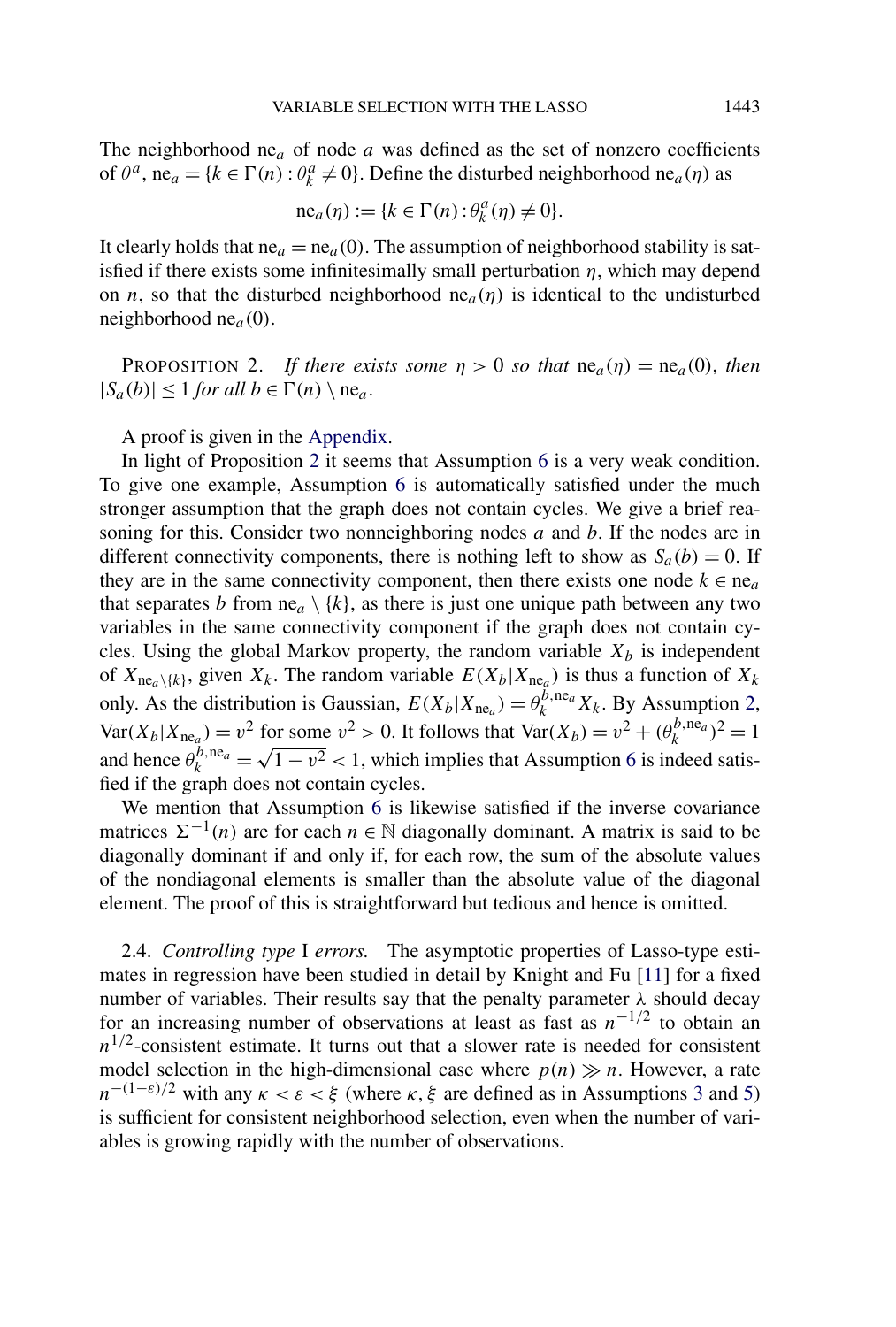<span id="page-8-0"></span>THEOREM 1. *Let Assumptions* [1–](#page-4-0)[6](#page-6-0) *hold*. *Let the penalty parameter satisfy*  $\lambda_n \sim dn^{-(1-\epsilon)/2}$  *with some*  $\kappa < \epsilon < \xi$  *and*  $d > 0$ . *There exists some*  $c > 0$  *so that*, *for all*  $a \in \Gamma(n)$ ,

$$
P(\hat{\text{ne}}_a^{\lambda} \subseteq \text{ne}_a) = 1 - O(\exp(-cn^{\varepsilon})) \quad \text{for } n \to \infty.
$$

A proof is given in the [Appendix.](#page-13-0)

Theorem 1 states that the probability of (falsely) including any of the nonneighboring variables of the node  $a \in \Gamma(n)$  into the neighborhood estimate vanishes exponentially fast, even though the number of nonneighboring variables may grow very rapidly with the number of observations. It is shown in the following that Assumption [6](#page-6-0) cannot be relaxed.

PROPOSITION 3. If there exists some  $a, b \in \Gamma(n)$  with  $b \notin \mathbf{ne}_a$  and  $|S_a(b)| > 1$ , *then*, *for*  $\lambda = \lambda_n$  *as in Theorem* 1,

$$
P(\hat{\text{ne}}_a^{\lambda} \subseteq \text{ne}_a) \to 0 \quad \text{for } n \to \infty.
$$

A proof is given in the [Appendix.](#page-13-0) Assumption [6](#page-6-0) of neighborhood stability is hence critical for the success of Lasso neighborhood selection.

2.5. *Controlling type* II *errors.* So far it has been shown that the probability of falsely including variables into the neighborhood can be controlled by the Lasso. The question arises whether the probability of including all neighboring variables into the neighborhood estimate converges to 1 for  $n \to \infty$ .

THEOREM 2. Let the assumptions of Theorem 1 be satisfied. For  $\lambda = \lambda_n$  as in *Theorem* 1, *for some*  $c > 0$ 

$$
P(\text{ne}_a \subseteq \hat{\text{ne}}_a^{\lambda}) = 1 - O(\exp(-cn^{\varepsilon})) \quad \text{for } n \to \infty.
$$

A proof is given in the [Appendix.](#page-13-0)

It may be of interest whether Assumption [5](#page-6-0) could be relaxed, so that edges are detected even if the partial correlation is vanishing at a rate *n*−*(*1−*ξ )/*<sup>2</sup> for some *ξ* < *κ*. The following proposition says that  $\xi > \varepsilon$  (and thus  $\xi > \kappa$  as  $\varepsilon > \kappa$ ) is a necessary condition if a stronger version of Assumption [4](#page-5-0) holds, which is satisfied for forests and trees, for example.

PROPOSITION 4. Let the assumptions of Theorem 1 hold with  $\vartheta$  < 1 in As*sumption* [4,](#page-5-0) *except that for*  $a \in \Gamma(n)$ , *let there be some b*  $\in \Gamma(n) \setminus \{a\}$  *with*  $\pi_{ab} \neq 0$  $\int \frac{d\pi}{n}$   $|\pi_{ab}| = O(n^{-(1-\xi)/2})$  *for*  $n \to \infty$  *for some*  $\xi < \varepsilon$ . *Then* 

$$
P(b \in \hat{\text{ne}}_a^{\lambda}) \to 0 \quad \text{for } n \to \infty.
$$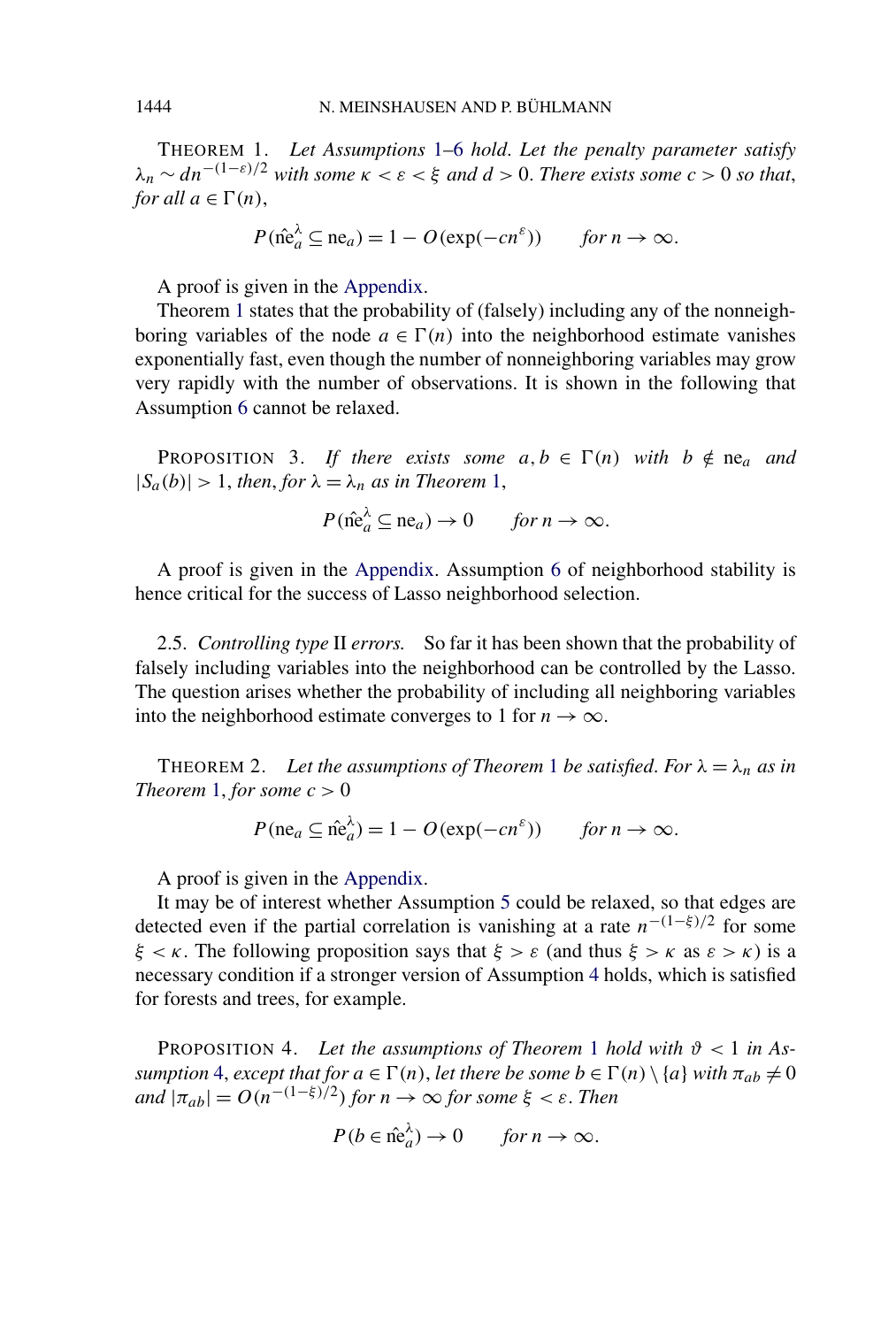<span id="page-9-0"></span>Theorem [2](#page-8-0) and Proposition [4](#page-8-0) say that edges between nodes for which partial correlation vanishes at a rate  $n^{-(1-\xi)/2}$  are, with probability converging to 1 for *n*  $\rightarrow \infty$ , detected if  $\xi > \varepsilon$  and are undetected if  $\xi < \varepsilon$ . The results do not cover the case  $\xi = \varepsilon$ , which remains a challenging question for further research.

All results so far have treated the distinction between zero and nonzero partial correlations only. The signs of partial correlations of neighboring nodes can be estimated consistently under the same assumptions and with the same rates, as can be seen in the proofs.

**3. Covariance selection.** It follows from Section [2](#page-2-0) that it is possible under certain conditions to estimate the neighborhood of each node in the graph consistently, for example,

$$
P(\hat{\text{ne}}_a^{\lambda} = \text{ne}_a) \to 1 \quad \text{for } n \to \infty.
$$

The full graph is given by the set  $\Gamma(n)$  of nodes and the edge set  $E = E(n)$ . The edge set contains those pairs  $(a, b) \in \Gamma(n) \times \Gamma(n)$  for which the partial correlation between  $X_a$  and  $X_b$  is not zero. As the partial correlations are precisely nonzero for neighbors, the edge set  $E \subseteq \Gamma(n) \times \Gamma(n)$  is given by

$$
E = \{(a, b) : a \in \text{ne}_b \land b \in \text{ne}_a\}.
$$

The first condition,  $a \in \text{ne}_b$ , implies in fact the second,  $b \in \text{ne}_a$ , and vice versa, so that the edge is as well identical to  $\{(a, b) : a \in \text{ne}_b \lor b \in \text{ne}_a\}$ . For an estimate of the edge set of a graph, we can apply neighborhood selection to each node in the graph. A natural estimate of the edge set is then given by  $\hat{E}^{\lambda,\wedge} \subseteq \Gamma(n) \times \Gamma(n)$ , where

(7) 
$$
\hat{E}^{\lambda,\wedge} = \{(a,b) : a \in \hat{\text{ne}}_b^{\lambda} \wedge b \in \hat{\text{ne}}_a^{\lambda}\}.
$$

Note that  $a \in \hat{\text{ne}}_b^{\lambda}$  does not necessarily imply  $b \in \hat{\text{ne}}_a^{\lambda}$  and vice versa. We can hence also define a second, less conservative, estimate of the edge set by

(8) 
$$
\hat{E}^{\lambda,\vee} = \{(a,b) : a \in \hat{\text{ne}}_b^{\lambda} \vee b \in \hat{\text{ne}}_a^{\lambda}\}.
$$

The discrepancies between the estimates (7) and (8) are quite small in our experience. Asymptotically the difference between both estimates vanishes, as seen in the following corollary. We refer to both edge set estimates collectively with the generic notation  $\hat{E}^{\lambda}$ , as the following result holds for both of them.

COROLLARY 1. *Under the conditions of Theorem [2,](#page-8-0) for some*  $c > 0$ ,

$$
P(\hat{E}^{\lambda} = E) = 1 - O(\exp(-cn^{\varepsilon})) \quad \text{for } n \to \infty.
$$

The claim follows since  $|\Gamma(n)|^2 = p(n)^2 = O(n^{2\gamma})$  by Assumption [1](#page-4-0) and neighborhood selection has an exponentially fast convergence rate as described by Theorem [2.](#page-8-0) Corollary 1 says that the conditional independence structure of a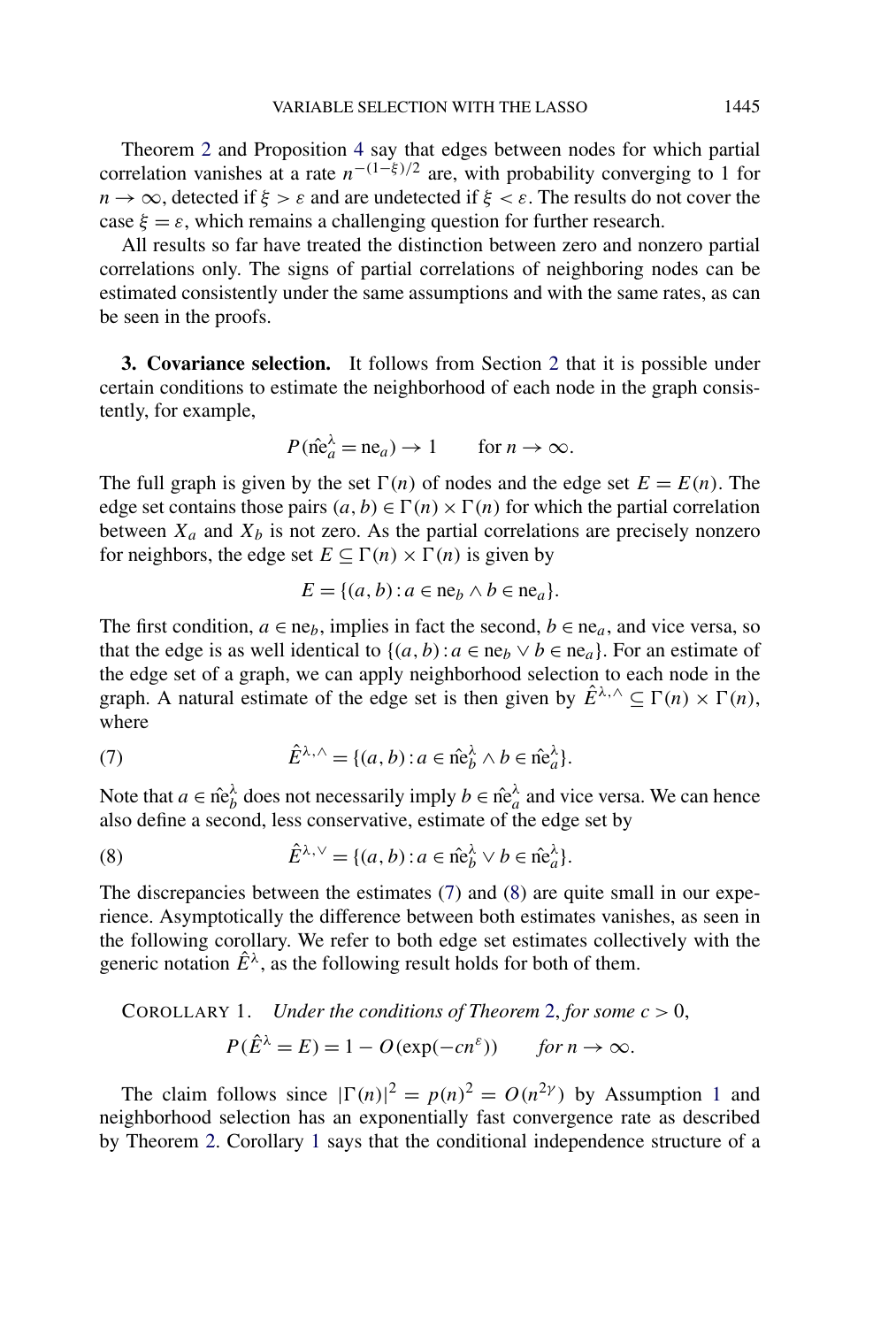<span id="page-10-0"></span>multivariate normal distribution can be estimated consistently by combining the neighborhood estimates for all variables.

Note that there are in total  $2^{(p^2-p)/2}$  distinct graphs for a *p*-dimensional variable. However, for each of the *p* nodes there are only  $2^{p-1}$  distinct potential neighborhoods. By breaking the graph selection problem into a consecutive series of neighborhood selection problems, the complexity of the search is thus reduced substantially at the price of potential inconsistencies between neighborhood estimates. Graph estimates that apply this strategy for complexity reduction are sometimes called dependency networks [\[9\]](#page-25-0). The complexity of the proposed neighborhood selection for one node with the Lasso is reduced further to  $O(np \min\{n, p\})$ , as the Lars procedure of Efron, Hastie, Johnstone and Tibshirani [\[6\]](#page-25-0) requires  $O(\min\{n, p\})$  steps, each of complexity  $O(np)$ . For high-dimensional problems as in Theorems [1](#page-8-0) and [2,](#page-8-0) where the number of variables grows as  $p(n) \sim cn^{\gamma}$ for some  $c > 0$  and  $\gamma > 1$ , this is equivalent to  $O(p^{2+2/\gamma})$  computations for the whole graph. The complexity of the proposed method thus scales approximately quadratic with the number of nodes for large values of *γ* .

Before providing some numerical results, we discuss in the following the choice of the penalty parameter.

*Finite-sample results and significance.* It was shown above that consistent neighborhood and covariance selection is possible with the Lasso in a highdimensional setting. However, the asymptotic considerations give little advice on how to choose a specific penalty parameter for a given problem. Ideally, one would like to guarantee that pairs of variables which are not contained in the edge set enter the estimate of the edge set only with very low (prespecified) probability. Unfortunately, it seems very difficult to obtain such a result as the probability of falsely including a pair of variables into the estimate of the edge set depends on the exact covariance matrix, which is in general unknown. It is possible, however, to constrain the probability of (falsely) connecting two distinct connectivity components of the true graph. The connectivity component  $C_a \subseteq \Gamma(n)$  of a node  $a \in \Gamma(n)$  is the set of nodes which are connected to node *a* by a chain of edges. The neighborhood ne*<sup>a</sup>* is clearly part of the connectivity component *Ca*.

Let  $\hat{C}_a^{\lambda}$  be the connectivity component of *a* in the estimated graph  $(\Gamma, \hat{E}^{\lambda})$ . For any level  $0 < \alpha < 1$ , consider the choice of the penalty

(9) 
$$
\lambda(\alpha) = \frac{2\hat{\sigma}_a}{\sqrt{n}} \tilde{\Phi}^{-1} \left( \frac{\alpha}{2p(n)^2} \right),
$$

where  $\tilde{\Phi} = 1 - \Phi [\Phi \text{ is the c.d.f. of } \mathcal{N}(0, 1)]$  and  $\hat{\sigma}_a^2 = n^{-1} \langle \mathbf{X}_a, \mathbf{X}_a \rangle$ . The probability of falsely joining two distinct connectivity components with the estimate of the edge set is bounded by the level  $\alpha$  under the choice  $\lambda = \lambda(\alpha)$  of the penalty parameter, as shown in the following theorem.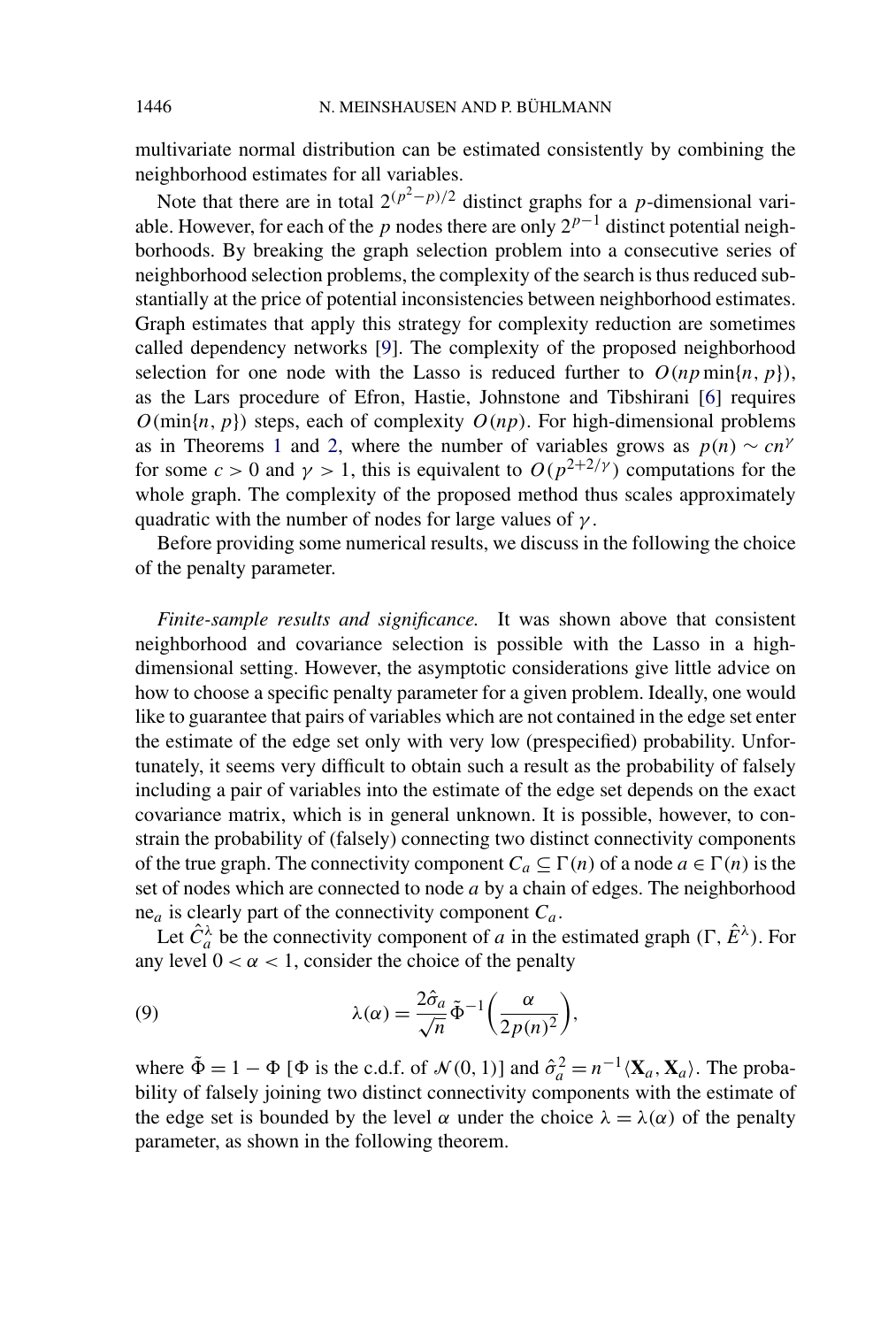<span id="page-11-0"></span>THEOREM 3. *Let Assumptions* [1](#page-4-0)[–6](#page-6-0) *be satisfied*. *Using the penalty parameter*  $\lambda(\alpha)$ *, we have for all*  $n \in \mathbb{N}$  *that* 

$$
P(\exists a \in \Gamma(n) : \hat{C}_a^{\lambda} \nsubseteq C_a) \leq \alpha.
$$

A proof is given in the [Appendix.](#page-13-0) This implies that if the edge set is empty  $(E = \emptyset)$ , it is estimated by an empty set with high probability,

$$
P(\hat{E}^{\lambda} = \varnothing) \ge 1 - \alpha.
$$

Theorem 3 is a finite-sample result. The previous asymptotic results in Theo-rems [1](#page-8-0) and [2](#page-8-0) hold if the level  $\alpha$  vanishes exponentially to zero for an increasing number of observations, leading to consistent edge set estimation.

**4. Numerical examples.** We use both the Lasso estimate from Section [3](#page-9-0) and forward selection MLE [\[5, 12\]](#page-25-0) to estimate sparse graphs. We found it difficult to compare numerically neighborhood selection with forward selection MLE for more than 30 nodes in the graph. The high computational complexity of the forward selection MLE made the computations for such relatively low-dimensional problems very costly already. The Lasso scheme in contrast handled with ease graphs with more than 1000 nodes, using the recent algorithm developed in [\[6\]](#page-25-0). Where comparison was feasible, the performance of the neighborhood selection scheme was better. The difference was particularly pronounced if the ratio of observations to variables was low, as can be seen in Table 1, which will be described in more detail below.

First we give an account of the generation of the underlying graphs which we are trying to estimate. A realization of an underlying (random) graph is given in the left panel of Figure [1.](#page-12-0) The nodes of the graph are associated with spatial location and the location of each node is distributed identically and uniformly in the two-dimensional square  $[0, 1]^2$ . Every pair of nodes is included initially in the edge set with probability  $\varphi(d/\sqrt{p})$ , where *d* is the Euclidean distance between the

*MLE* (*FS*),  $\hat{E}^{\lambda,\vee}$ ,  $\hat{E}^{\lambda,\wedge}$  *and random guessing*  $p = 10$   $p = 20$   $p = 30$ *k* **0 5 10 0 5 10 0 5 10**

TABLE 1 *The average number of correctly identified edges as a function of the number k of falsely included edges for*  $n = 40$  *observations and*  $p = 10, 20, 30$  *nodes for forward selection* 

| k                                          |  |  |  |  |                                            |  |  |    |  |
|--------------------------------------------|--|--|--|--|--------------------------------------------|--|--|----|--|
|                                            |  |  |  |  | $0 \t 5 \t 10 \t 0 \t 5 \t 10 \t 0 \t 5$   |  |  | 10 |  |
| Random 0.2 1.9 3.7 0.1 0.7 1.4 0.1 0.5 0.9 |  |  |  |  |                                            |  |  |    |  |
| FS 7.6 14.1 17.1 8.9 16.6 21.6 0.6 1.8 3.2 |  |  |  |  |                                            |  |  |    |  |
| $\hat{E}^{\lambda,\vee}$                   |  |  |  |  | 8.2 15.0 17.6 9.3 18.5 23.9 11.4 21.4 26.3 |  |  |    |  |
| $\hat{E}^{\lambda, \wedge}$                |  |  |  |  | 8.5 14.7 17.6 9.5 19.1 34.0 14.1 21.4 27.4 |  |  |    |  |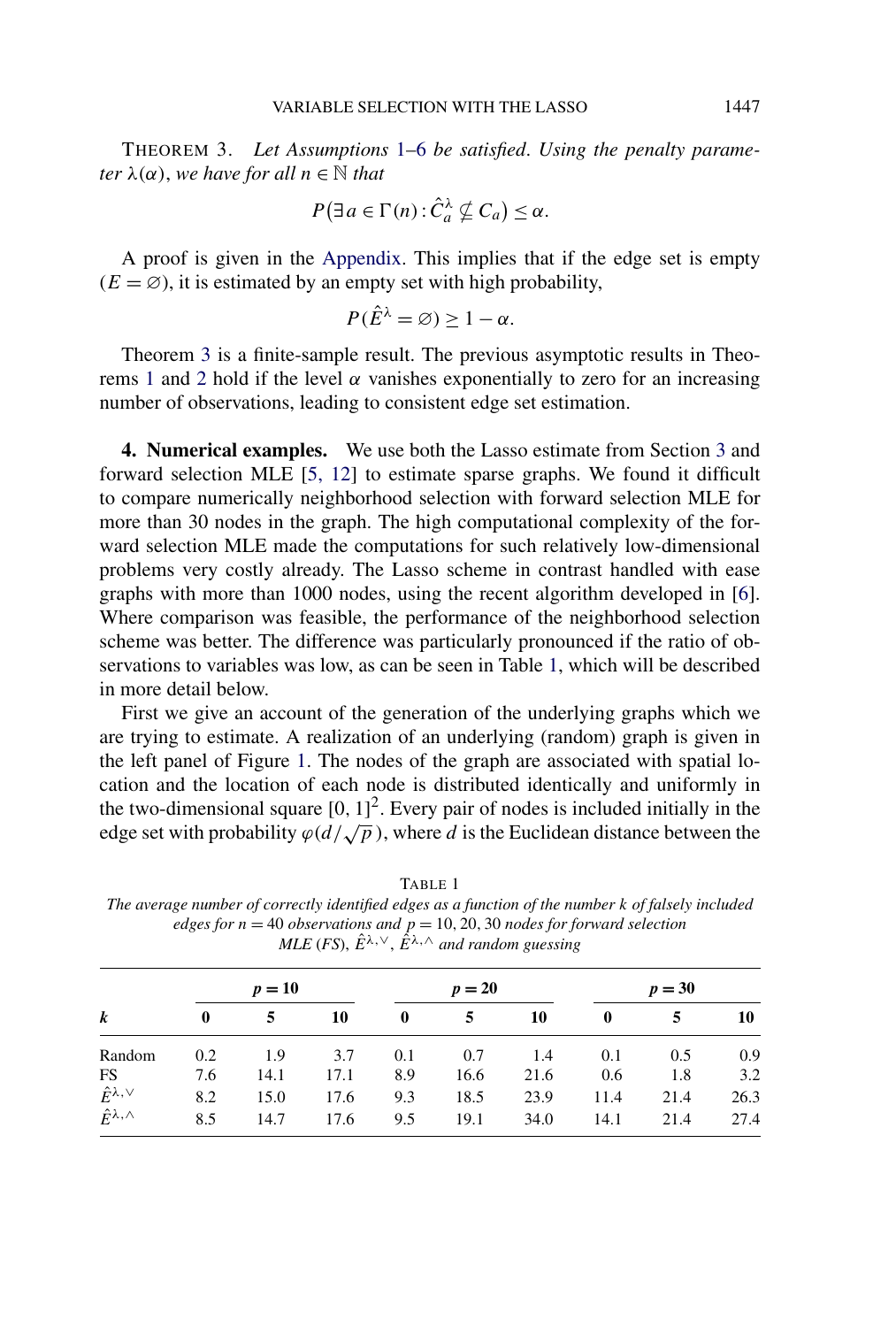<span id="page-12-0"></span>

FIG. 1. *A realization of a graph is shown on the left*, *generated as described in the text*. *The graph consists of* 1000 *nodes and* 1747 *edges out of* 449*,*500 *distinct pairs of variables*. *The estimated edge set, using estimate* [\(7\)](#page-9-0) *at level*  $\alpha = 0.05$  [*see* [\(9\)](#page-10-0)], *is shown in the middle. There are two erroneously included edges*, *marked by an arrow*, *while* 1109 *edges are correctly detected*. *For estimate* [\(8\)](#page-9-0) *and an adjusted level as described in the text*, *the result is shown on the right*. *Again two edges are erroneously included*. *Not a single pair of disjoint connectivity components of the true graph has been* ( *falsely*) *joined by either estimate*.

pair of variables and  $\varphi$  is the density of the standard normal distribution. The maximum number of edges connecting to each node is limited to four to achieve the desired sparsity of the graph. Edges which connect to nodes which do not satisfy this constraint are removed randomly until the constraint is satisfied for all edges. Initially all variables have identical conditional variance and the partial correlation between neighbors is set to 0*.*245 (absolute values less than 0.25 guarantee positive definiteness of the inverse covariance matrix); that is,  $\Sigma_{aa}^{-1} = 1$  for all nodes  $a \in \Gamma$ ,  $\Sigma_{ab}^{-1} = 0.245$  if there is an edge connecting *a* and *b* and  $\Sigma_{ab}^{-1} = 0$  otherwise. The diagonal elements of the corresponding covariance matrix are in general larger than 1. To achieve constant variance, all variables are finally rescaled so that the diagonal elements of  $\Sigma$  are all unity. Using the Cholesky transformation of the covariance matrix, *n* independent samples are drawn from the corresponding Gaussian distribution.

The average number of edges which are correctly included into the estimate of the edge set is shown in Table [1](#page-11-0) as a function of the number of edges which are falsely included. The accuracy of the forward selection MLE is comparable to the proposed Lasso neighborhood selection if the number of nodes is much smaller than the number of observations. The accuracy of the forward selection MLE breaks down, however, if the number of nodes is approximately equal to the number of observations. Forward selection MLE is only marginally better than random guessing in this case. Computation of the forward selection MLE (using MIM, [\[5\]](#page-25-0)) on the same desktop took up to several hundred times longer than the Lasso neighborhood selection for the full graph. For more than 30 nodes, the differences are even more pronounced.

The Lasso neighborhood selection can be applied to hundred- or thousanddimensional graphs, a realistic size, for example, biological networks. A graph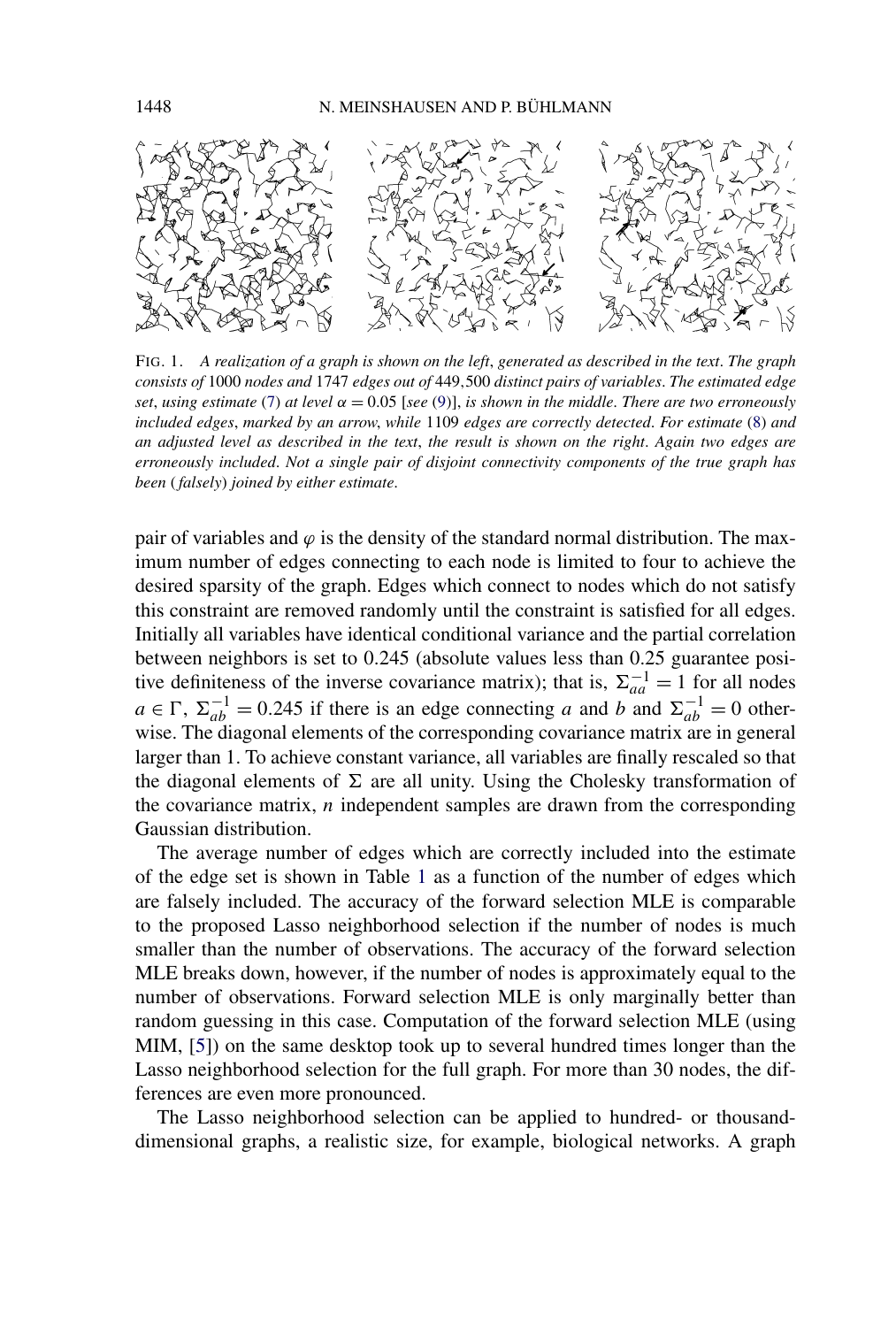<span id="page-13-0"></span>with 1000 nodes (following the same model as described above) and its esti-mates [\(7\)](#page-9-0) and [\(8\)](#page-9-0), using 600 observations, are shown in Figure [1.](#page-12-0) A level  $\alpha = 0.05$ is used for the estimate  $\hat{E}^{\lambda,\vee}$ . For better comparison, the level  $\alpha$  was adjusted to  $\alpha = 0.064$  for the estimate  $\hat{E}^{\lambda,\wedge}$ , so that both estimates lead to the same number of included edges. There are two erroneous edge inclusions, while 1109 out of all 1747 edges have been correctly identified by either estimate. Of these 1109 edges, 907 are common to both estimates while 202 are just present in either [\(7\)](#page-9-0) or [\(8\)](#page-9-0).

To examine if results are critically dependent on the assumption of Gaussianity, long-tailed noise is added to the observations. Instead of *n* i.i.d. observations of *X* ∼  $\mathcal{N}(0, \Sigma)$ , *n* i.i.d. observations of *X* + 0.1*Z* are made, where the components of *Z* are independent and follow a *t*2-distribution. For 10 simulations (with each 500 observations), the proportion of false rejections among all rejections increases only slightly from 0*.*8% (without long-tailed noise) to 1*.*4% (with long tailed-noise) for  $\hat{E}^{\lambda,\vee}$  and from 4.8% to 5.2% for  $\hat{E}^{\lambda,\wedge}$ . Our limited numerical experience suggests that the properties of the graph estimator do not seem to be critically affected by deviations from Gaussianity.

## APPENDIX: PROOFS

**A.1. Notation and useful lemmas.** As a generalization of [\(3\)](#page-3-0), the Lasso estimate  $\hat{\theta}^{a,A,\lambda}$  of  $\theta^{a,A}$ , defined in [\(2\)](#page-2-0), is given by

(A.1) 
$$
\hat{\theta}^{a,\mathcal{A},\lambda} = \underset{\theta:\theta_k=0 \,\forall k \notin \mathcal{A}}{\arg \min} (n^{-1} \|\mathbf{X}_a - \mathbf{X}\theta\|_2^2 + \lambda \|\theta\|_1).
$$

The notation  $\hat{\theta}^{a,\lambda}$  is thus just a shorthand notation for  $\hat{\theta}^{a,\Gamma(n)\setminus\{a\},\lambda}$ .

LEMMA A.1. *Given*  $\theta \in \mathbb{R}^{p(n)}$ , *let*  $G(\theta)$  *be a*  $p(n)$ *-dimensional vector with elements*

$$
G_b(\theta) = -2n^{-1}\langle \mathbf{X}_a - \mathbf{X}\theta, \mathbf{X}_b \rangle.
$$

*A* vector  $\hat{\theta}$  with  $\hat{\theta}_k = 0$ ,  $\forall k \in \Gamma(n) \setminus A$  is a solution to (A.1) iff for all  $b \in A$ ,  $G_b(\hat{\theta}) = -\text{sign}(\hat{\theta}_b) \lambda$  *in case*  $\hat{\theta}_b \neq 0$  *and*  $|G_b(\hat{\theta})| \leq \lambda$  *in case*  $\hat{\theta}_b = 0$ . Moreover, *if the solution is not unique and*  $|G_b(\hat{\theta})| < \lambda$  *for some solution*  $\hat{\theta}$ *, then*  $\hat{\theta}_b = 0$  *for all solutions of* (A.1).

PROOF. Denote the subdifferential of

$$
n^{-1} \|\mathbf{X}_a - \mathbf{X}\theta\|_2^2 + \lambda \|\theta\|_1
$$

with respect to  $\theta$  by  $D(\theta)$ . The vector  $\hat{\theta}$  is a solution to (A.1) iff there exists an element  $d \in D(\hat{\theta})$  so that  $d_b = 0$ ,  $\forall b \in A$ .  $D(\theta)$  is given by  $\{G(\theta) + \lambda e, e \in S\}$ , where  $S \subset \mathbb{R}^{p(n)}$  is given by  $S := \{e \in \mathbb{R}^{p(n)} : e_b = \text{sign}(\theta_b) \text{ if } \theta_b \neq 0 \text{ and } e_b \in \mathbb{R}^{p(n)} \}$  $[-1, 1]$  if  $\theta_b = 0$ . The first part of the claim follows. The second part follows from the proof of Theorem 3.1. in [\[13\]](#page-26-0).  $\Box$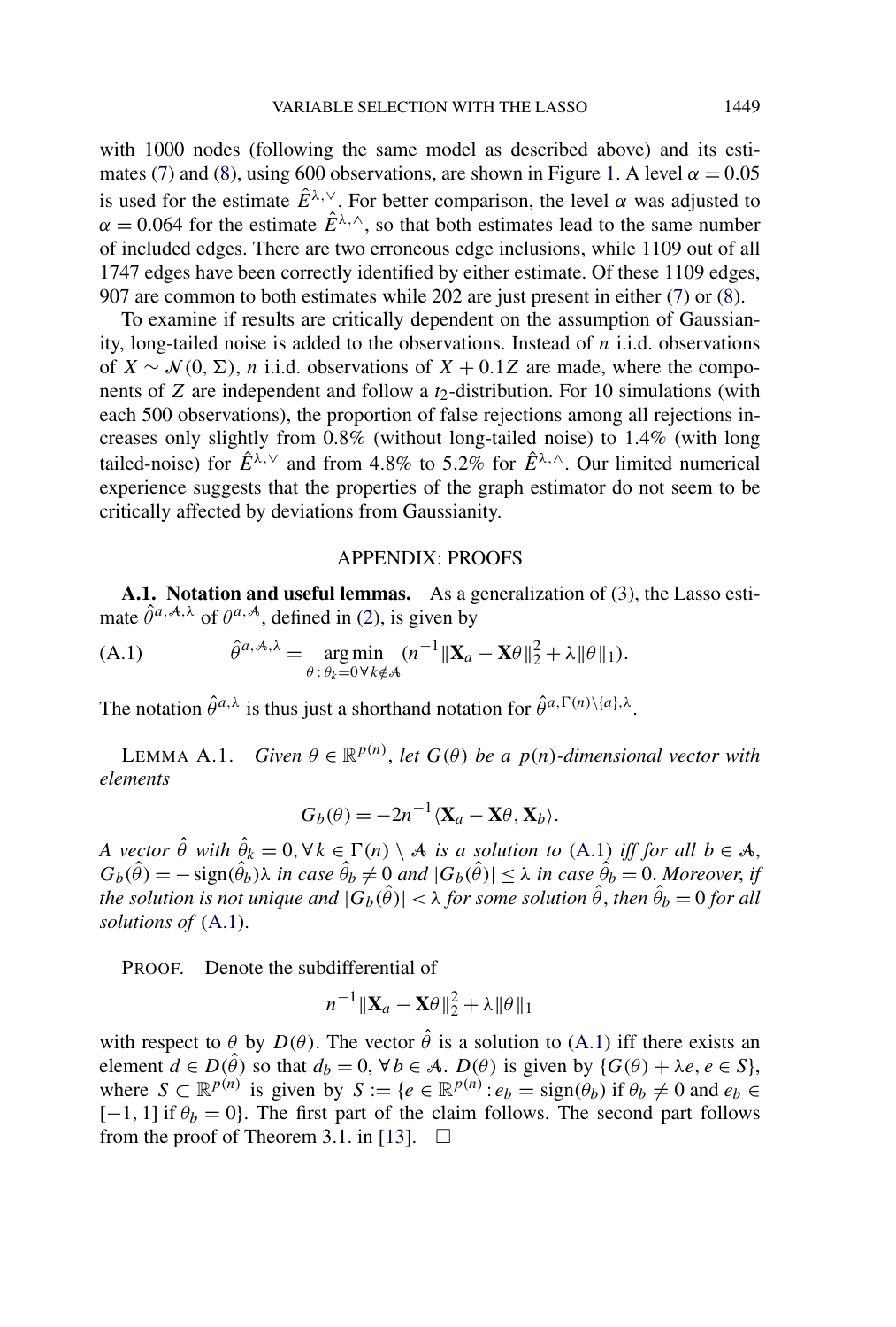<span id="page-14-0"></span>LEMMA A.2. *Let*  $\hat{\theta}^{a,ne_a,\lambda}$  *be defined for every*  $a \in \Gamma(n)$  *as in* [\(A.1\)](#page-13-0). *Under the assumptions of Theorem* [1,](#page-8-0) *for some*  $c > 0$ , *for all*  $a \in \Gamma(n)$ ,

$$
P(\text{sign}(\hat{\theta}_{b}^{a,\text{ne}_a,\lambda}) = \text{sign}(\theta_b^a), \forall b \in \text{ne}_a) = 1 - O(\exp(-cn^{\varepsilon})) \qquad \text{for } n \to \infty.
$$

For the sign-function, it is understood that  $sign(0) = 0$ . The lemma says, in other words, that if one could restrict the Lasso estimate to have zero coefficients for all nodes which are not in the neighborhood of node *a*, then the signs of the partial correlations in the neighborhood of node *a* are estimated consistently under the given assumptions.

**PROOF.** Using Bonferroni's inequality, and  $|ne_a| = o(n)$  for  $n \to \infty$ , it suffices to show that there exists some  $c > 0$  so that for every  $a, b \in \Gamma(n)$  with  $b \in ne_a$ ,

$$
P(\text{sign}(\hat{\theta}_{b}^{a,\text{ne}_a,\lambda}) = \text{sign}(\theta_{b}^a)) = 1 - O(\exp(-cn^{\varepsilon})) \quad \text{for } n \to \infty.
$$

Consider the definition of  $\hat{\theta}^{a, \text{ne}_a, \lambda}$  in [\(A.1\)](#page-13-0),

(A.2) 
$$
\hat{\theta}^{a, \text{ne}_a, \lambda} = \underset{\theta : \theta_k = 0 \forall k \notin \text{ne}_a}{\arg \min} (n^{-1} \|\mathbf{X}_a - \mathbf{X}\theta\|_2^2 + \lambda \|\theta\|_1).
$$

Assume now that component *b* of this estimate is fixed at a constant value  $\beta$ . Denote this new estimate by  $\tilde{\theta}^{a,b,\lambda}(\beta)$ ,

(A.3) 
$$
\tilde{\theta}^{a,b,\lambda}(\beta) = \underset{\theta \in \Theta_{a,b}(\beta)}{\arg \min} (n^{-1} \|\mathbf{X}_a - \mathbf{X}\theta\|_2^2 + \lambda \|\theta\|_1),
$$

where

$$
\Theta_{a,b}(\beta) := \{ \theta \in \mathbb{R}^{p(n)} : \theta_b = \beta; \theta_k = 0, \forall k \notin \text{ne}_a \}.
$$

There always exists a value  $\beta$  (namely  $\beta = \hat{\theta}_b^{a, \text{ne}_a, \lambda}$ ) so that  $\tilde{\theta}^{a, b, \lambda}(\beta)$  is identical to  $\hat{\theta}^{a, \text{ne}_a, \lambda}$ . Thus, if  $\text{sign}(\hat{\theta}_b^{a, \text{ne}_a, \lambda}) \neq \text{sign}(\theta_b^a)$ , there would exist some  $\beta$ with sign( $\beta$ ) sign( $\theta_b^a$ )  $\leq 0$  so that  $\tilde{\theta}^{a,b,\lambda}(\beta)$  would be a solution to (A.2). Using  $sign(\theta_b^a) \neq 0$  for all  $b \in ne_a$ , it is thus sufficient to show that for every  $\beta$  with  $sign(\beta)$   $sign(\theta_b^a) < 0$ ,  $\tilde{\theta}^{a,b,\lambda}(\beta)$  cannot be a solution to (A.2) with high probability.

We focus in the following on the case where  $\theta_b^a > 0$  for notational simplicity. The case  $\theta_b^a < 0$  follows analogously. If  $\theta_b^a > 0$ , it follows by Lemma [A.1](#page-13-0) that  $\tilde{\theta}^{a,b,\lambda}(\beta)$  with  $\tilde{\theta}^{a,b,\lambda}_b(\beta) = \beta \leq 0$  can be a solution to (A.2) only if  $G_b(\tilde{\theta}^{a,b,\lambda}(\beta)) \geq -\lambda$ . Hence it suffices to show that for some  $c > 0$  and all  $b \in ne_a$ with  $\theta_b^a > 0$ , for  $n \to \infty$ ,

(A.4) 
$$
P\left(\sup_{\beta \leq 0} \{G_b(\tilde{\theta}^{a,b,\lambda}(\beta))\} < -\lambda\right) = 1 - O(\exp(-cn^{\varepsilon})).
$$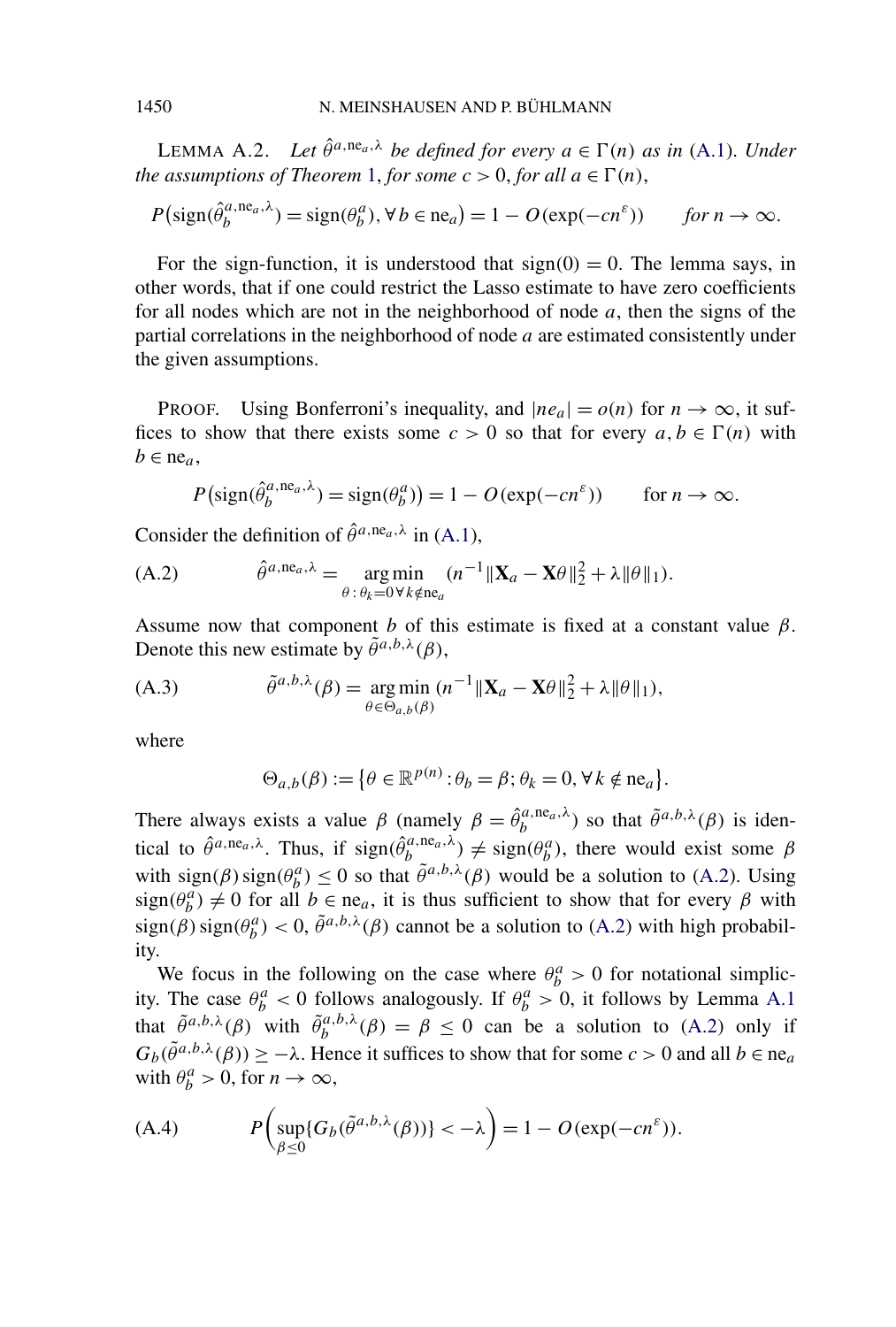<span id="page-15-0"></span>Let in the following  $\mathbf{R}_{a}^{\lambda}(\beta)$  be the *n*-dimensional vector of residuals,

(A.5) 
$$
\mathbf{R}_a^{\lambda}(\beta) := \mathbf{X}_a - \mathbf{X} \tilde{\theta}^{a,b,\lambda}(\beta).
$$

We can write  $X_b$  as

(A.6) 
$$
X_b = \sum_{k \in ne_a \setminus \{b\}} \theta_k^{b, ne_a \setminus \{b\}} X_k + W_b,
$$

where  $W_b$  is independent of  $\{X_k; k \in \text{ne}_a \setminus \{b\}\}\)$ . By straightforward calculation, using  $(A.6)$ ,

$$
G_b(\tilde{\theta}^{a,b,\lambda}(\beta)) = -2n^{-1}\langle \mathbf{R}_a^{\lambda}(\beta), \mathbf{W}_b \rangle - \sum_{k \in \text{ne}_a \setminus \{b\}} \theta_k^{b, \text{ne}_a \setminus \{b\}}(2n^{-1}\langle \mathbf{R}_a^{\lambda}(\beta), \mathbf{X}_k \rangle).
$$

By Lemma [A.1,](#page-13-0) for all  $k \in ne_a \setminus \{b\}$ ,  $|G_k(\tilde{\theta}^{a,b,\lambda}(\beta))| = |2n^{-1}\langle \mathbf{R}_a^{\lambda}(\beta), \mathbf{X}_k \rangle| \leq \lambda$ . This together with the equation above yields

(A.7) 
$$
G_b(\tilde{\theta}^{a,b,\lambda}(\beta)) \leq -2n^{-1} \langle \mathbf{R}_a^{\lambda}(\beta), \mathbf{W}_b \rangle + \lambda \|\theta^{b, \text{ne}_a \setminus \{b\}}\|_1.
$$

Using Assumption [4,](#page-5-0) there exists some  $\vartheta < \infty$ , so that  $\|\theta^{b,ne_a\setminus\{b\}}\|_1 \leq \vartheta$ . For prov-ing [\(A.4\)](#page-14-0) it is therefore sufficient to show that there exists for every  $g > 0$  some  $c > 0$  so that for all  $b \in \text{ne}_a$  with  $\theta_b^a > 0$ , for  $n \to \infty$ ,

(A.8) 
$$
P\left(\inf_{\beta \leq 0} \{2n^{-1}\langle \mathbf{R}_{a}^{\lambda}(\beta), \mathbf{W}_{b}\rangle\} > g\lambda\right) = 1 - O(\exp(-cn^{\varepsilon})).
$$

With a little abuse of notation, let  $W^{\parallel} \subseteq \mathbb{R}^n$  be the at most  $(|ne_a| - 1)$ -dimensional space which is spanned by the vectors  $\{X_k, k \in ne_a \setminus \{b\}\}\$ and let  $W^{\perp}$  be the orthogonal complement of  $W^{\parallel}$  in  $\mathbb{R}^n$ . Split the *n*-dimensional vector  $W_b$  of observations of  $W<sub>b</sub>$  into the sum of two vectors

$$
\mathbf{W}_b = \mathbf{W}_b^{\perp} + \mathbf{W}_b^{\parallel},
$$

where  $\mathbf{W}_b^{\parallel}$  is contained in the space  $W^{\parallel} \subseteq \mathbb{R}^n$ , while the remaining part  $\mathbf{W}_b^{\perp}$  is chosen orthogonal to this space (in the orthogonal complement  $W^{\perp}$  of  $W^{\parallel}$ ). The inner product in (A.8) can be written as

(A.10) 
$$
2n^{-1}\langle \mathbf{R}_a^{\lambda}(\beta), \mathbf{W}_b \rangle = 2n^{-1}\langle \mathbf{R}_a^{\lambda}(\beta), \mathbf{W}_b^{\perp} \rangle + 2n^{-1}\langle \mathbf{R}_a^{\lambda}(\beta), \mathbf{W}_b^{\parallel} \rangle
$$
.

By Lemma [A.3](#page-17-0) (see below), there exists for every  $g > 0$  some  $c > 0$  so that, for  $n \rightarrow \infty$ ,

$$
P\left(\inf_{\beta\leq 0}\{2n^{-1}\langle \mathbf{R}_{a}^{\lambda}(\beta), \mathbf{W}_{b}^{\parallel}\rangle/(1+|\beta|)\} > -g\lambda\right) = 1 - O(\exp(-cn^{\varepsilon})).
$$

To show (A.8), it is sufficient to prove that there exists for every  $g > 0$  some  $c > 0$ so that, for  $n \to \infty$ ,

(A.11) 
$$
P\left(\inf_{\beta \leq 0} \{2n^{-1}\langle \mathbf{R}_{a}^{\lambda}(\beta), \mathbf{W}_{b}^{\perp} \rangle - g(1+|\beta|)\lambda\} > g\lambda\right) = 1 - O(\exp(-cn^{\varepsilon})).
$$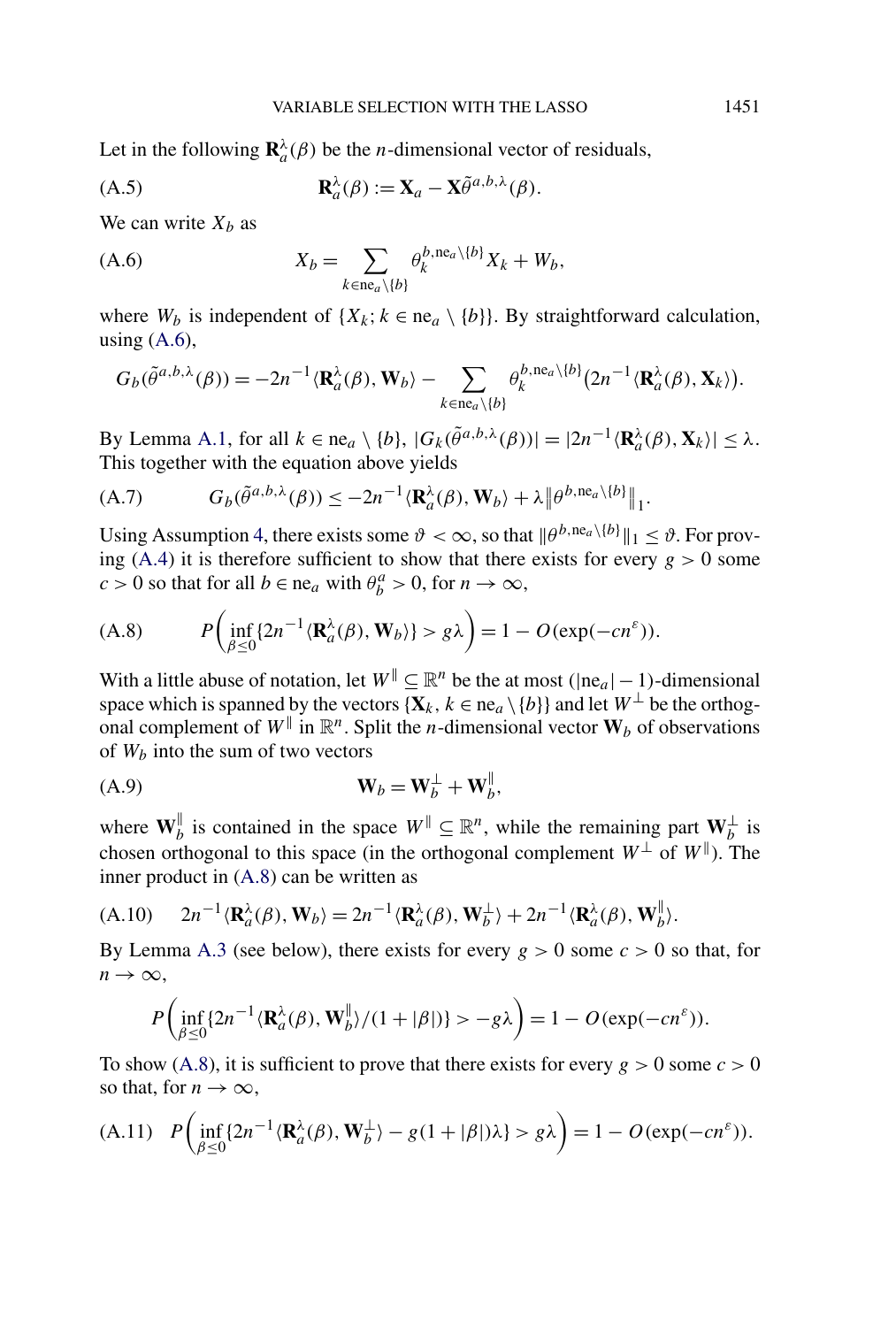For some random variable  $V_a$ , independent of  $X_{\text{ne}_a}$ , we have

$$
X_a = \sum_{k \in \text{ne}_a} \theta_k^a X_k + V_a.
$$

Note that *Va* and *Wb* are independent normally distributed random variables with variances  $\sigma_a^2$  and  $\sigma_b^2$ , respectively. By Assumption [2,](#page-5-0)  $0 < v^2 \le \sigma_b^2$ ,  $\sigma_a^2 \le 1$ . Note furthermore that  $W_b$  and  $X_{\text{ne}_a \setminus \{b\}}$  are independent. Using  $\theta^a = \theta^{a, \text{ne}_a}$  and [\(A.6\)](#page-15-0),

(A.12) 
$$
X_a = \sum_{k \in ne_a \setminus \{b\}} (\theta_k^a + \theta_b^a \theta_k^{b, ne_a \setminus \{b\}}) X_k + \theta_b^a W_b + V_a.
$$

Using  $(A.12)$ , the definition of the residuals in  $(A.5)$  and the orthogonality property of  $\widetilde{\mathbf{W}}_b^{\perp}$ ,

$$
(A.13) \quad 2n^{-1} \langle \mathbf{R}_a^{\lambda}(\beta), \mathbf{W}_b^{\perp} \rangle = 2n^{-1} (\theta_b^a - \beta) \langle \mathbf{W}_b^{\perp}, \mathbf{W}_b^{\perp} \rangle + 2n^{-1} \langle \mathbf{V}_a, \mathbf{W}_b^{\perp} \rangle,
$$
\n
$$
\geq 2n^{-1} (\theta_b^a - \beta) \langle \mathbf{W}_b^{\perp}, \mathbf{W}_b^{\perp} \rangle - |2n^{-1} \langle \mathbf{V}_a, \mathbf{W}_b^{\perp} \rangle|.
$$

The second term,  $|2n^{-1}\langle \mathbf{V}_a, \mathbf{W}_b^{\perp} \rangle|$ , is stochastically smaller than  $|2n^{-1}\langle \mathbf{V}_a, \mathbf{W}_b \rangle|$ (this can be derived by conditioning on  $\{X_k; k \in ne_\alpha\}$ ). Due to independence of  $V_\alpha$ and  $W_b$ ,  $E(V_a W_b) = 0$ . Using Bernstein's inequality (Lemma 2.2.11 in [\[17\]](#page-26-0)), and  $\lambda \sim dn^{-(1-\varepsilon)/2}$  with  $\varepsilon > 0$ , there exists for every  $g > 0$  some  $c > 0$  so that

(A.14) 
$$
P(|2n^{-1}\langle \mathbf{V}_a, \mathbf{W}_b^{\perp}\rangle| \ge g\lambda) \le P(|2n^{-1}\langle \mathbf{V}_a, \mathbf{W}_b\rangle| \ge g\lambda)
$$

$$
= O(\exp(-cn^{\varepsilon})).
$$

Instead of  $(A.11)$ , it is sufficient by  $(A.13)$  and  $(A.14)$  to show that there exists for every  $g > 0$  a  $c > 0$  so that, for  $n \to \infty$ ,

(A.15) 
$$
P\left(\inf_{\beta \le 0} \{2n^{-1}(\theta_b^a - \beta) \langle \mathbf{W}_b^{\perp}, \mathbf{W}_b^{\perp} \rangle - g(1 + |\beta|)\lambda\} > 2g\lambda\right) = 1 - O(\exp(-cn^{\varepsilon})).
$$

Note that  $\sigma_b^{-2} \langle \mathbf{W}_b^{\perp}, \mathbf{W}_b^{\perp} \rangle$  follows a  $\chi_{n-|\text{ne}_a|}^2$  distribution. As  $|\text{ne}_a| = o(n)$  and  $\sigma_b^2 \ge v^2$  (by Assumption [2\)](#page-5-0), it follows that there exists some  $k > 0$  so that for  $n \ge n_0$  with some  $n_0(k) \in \mathbb{N}$ , and any  $c > 0$ ,

$$
P(2n^{-1}\langle \mathbf{W}_b^{\perp}, \mathbf{W}_b^{\perp}\rangle > k) = 1 - O(\exp(-cn^{\varepsilon})).
$$

To show (A.15), it hence suffices to prove that for every  $k, \ell > 0$  there exists some *n*<sub>0</sub>( $k$ ,  $\ell$ ) ∈  $\mathbb N$  so that, for all *n* ≥ *n*<sub>0</sub>,

(A.16) 
$$
\inf_{\beta \le 0} \{ (\theta_b^a - \beta)k - \ell (1 + |\beta|) \lambda \} > 0.
$$

By Assumption [5,](#page-6-0)  $|\pi_{ab}|$  is of order at least  $n^{-(1-\xi)/2}$ . Using

$$
\pi_{ab} = \frac{\theta_b^a}{\left( \text{Var}(X_a | X_{\Gamma(n) \setminus \{a\}}) \text{Var}(X_b | X_{\Gamma(n) \setminus \{b\}}) \right)^{1/2}}
$$

<span id="page-16-0"></span>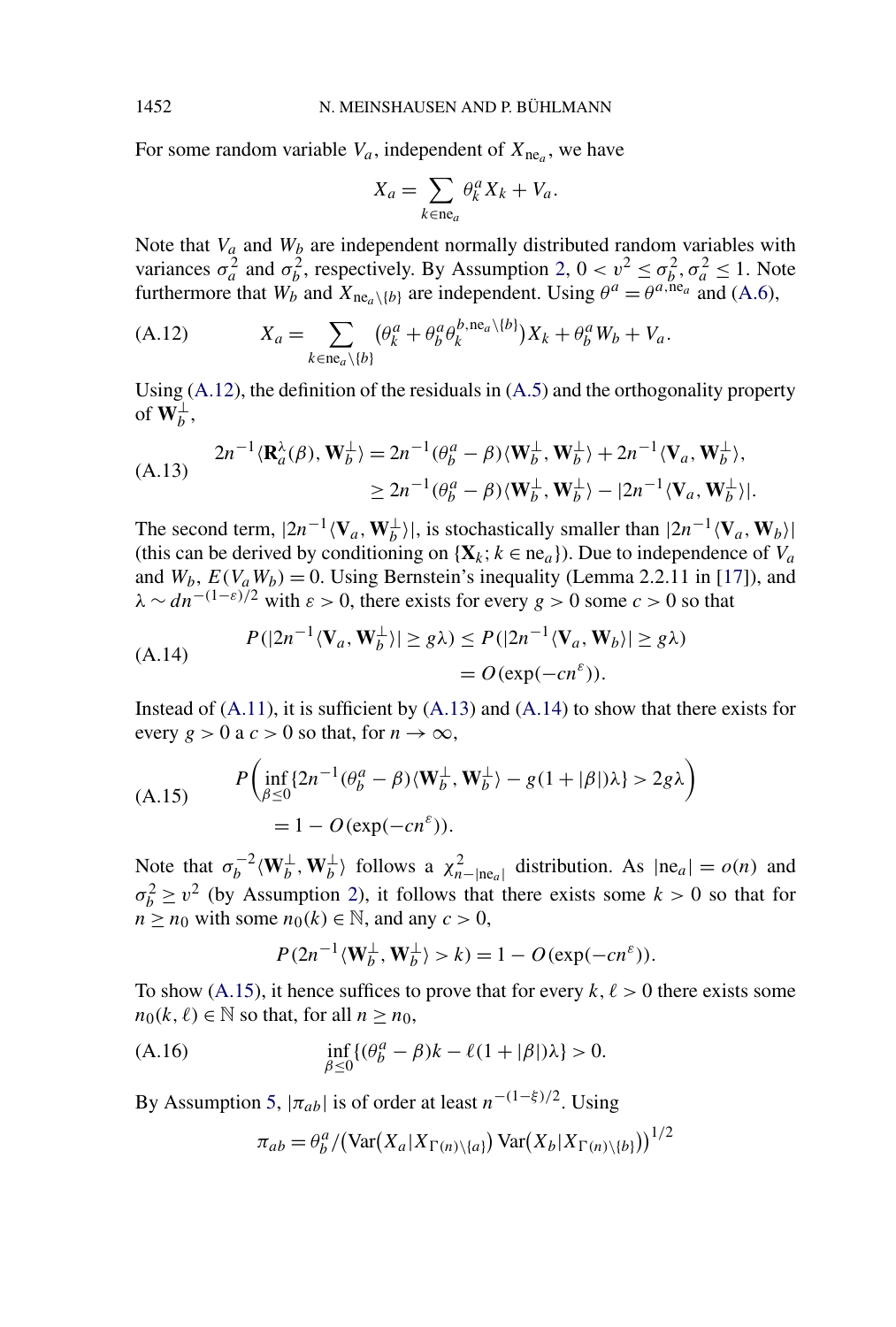<span id="page-17-0"></span>and Assumption [2,](#page-5-0) this implies that there exists some  $q > 0$  so that  $\theta_b^a \ge$ *qn*<sup>−(1−*ξ*)/2. As  $\lambda \sim dn^{-(1-\epsilon)/2}$  and, by the assumptions in Theorem [1,](#page-8-0)  $\xi > \epsilon$ ,</sup> it follows that for every  $k, \ell > 0$  and large enough values of *n*,

$$
\theta_b^a k - \ell \lambda > 0.
$$

It remains to show that for any  $k, \ell > 0$  there exists some  $n_0(k, \ell)$  so that for all  $n \geq n_0$ ,

$$
\inf_{\beta \le 0} \{-\beta k - \ell |\beta|\lambda\} \ge 0.
$$

This follows as  $\lambda \to 0$  for  $n \to \infty$ , which completes the proof.  $\square$ 

LEMMA A.3. Assume the conditions of Theorem [1](#page-8-0) hold. Let  $\mathbf{R}_a^{\lambda}(\beta)$  be defined *as in* [\(A.5\)](#page-15-0) *and*  $\mathbf{W}_b^{\parallel}$  *as in* [\(A.9\)](#page-15-0). *For any*  $g > 0$  *there exists*  $c > 0$  *so that for all*  $a, b \in \Gamma(n)$ , *for*  $n \to \infty$ ,

$$
P\left(\sup_{\beta\in\mathbb{R}}|2n^{-1}\langle\mathbf{R}_a^{\lambda}(\beta),\mathbf{W}_b^{\parallel}\rangle|/(1+|\beta|) < g\lambda\right) = 1 - O(\exp(-cn^{\varepsilon})).
$$

PROOF. By Schwarz's inequality,

(A.17) 
$$
|2n^{-1}\langle \mathbf{R}_a^{\lambda}(\beta), \mathbf{W}_b^{\parallel} \rangle|/(1+|\beta|) \leq 2n^{-1/2} \|\mathbf{W}_b^{\parallel}\|_2 \frac{n^{-1/2} \|\mathbf{R}_a^{\lambda}(\beta)\|_2}{1+|\beta|}.
$$

The sum of squares of the residuals is increasing with increasing value of *λ*. Thus,  $\|\mathbf{R}_{a}^{\lambda}(\beta)\|_{2}^{2} \leq \|\mathbf{R}_{a}^{\infty}(\beta)\|_{2}^{2}$ . By definition of  $\mathbf{R}_{a}^{\lambda}$  in [\(A.5\)](#page-15-0), and using [\(A.3\)](#page-14-0),

$$
\|\mathbf{R}_a^{\infty}(\beta)\|_2^2 = \|\mathbf{X}_a - \beta \mathbf{X}_b\|_2^2,
$$

and hence

$$
\|\mathbf{R}_{a}^{\lambda}(\beta)\|_{2}^{2} \leq (1+|\beta|)^{2} \max\{\|\mathbf{X}_{a}\|_{2}^{2}, \|\mathbf{X}_{b}\|_{2}^{2}\}.
$$

Therefore, for any  $q > 0$ ,

$$
P\left(\sup_{\beta\in\mathbb{R}}\frac{n^{-1/2}\|\mathbf{R}_{a}^{\lambda}(\beta)\|_{2}}{1+|\beta|}>q\right)\leq P(n^{-1/2}\max\{\|\mathbf{X}_{a}\|_{2},\|\mathbf{X}_{b}\|_{2}\}>q).
$$

Note that both  $||\mathbf{X}_a||_2^2$  and  $||\mathbf{X}_b||_2^2$  are  $\chi_n^2$ -distributed. Thus there exist  $q > 1$  and  $c > 0$  so that

(A.18) 
$$
P\left(\sup_{\beta \in \mathbb{R}} \frac{n^{-1/2} \|\mathbf{R}_{a}^{\lambda}(\beta)\|_{2}}{1+|\beta|} > q\right) = O(\exp(-cn^{\varepsilon})) \quad \text{for } n \to \infty.
$$

It remains to show that for every  $g > 0$  there exists some  $c > 0$  so that

(A.19) 
$$
P(n^{-1/2} \|\mathbf{W}_b^{\|}\|_2 > g\lambda) = O(\exp(-cn^{\varepsilon})) \quad \text{for } n \to \infty.
$$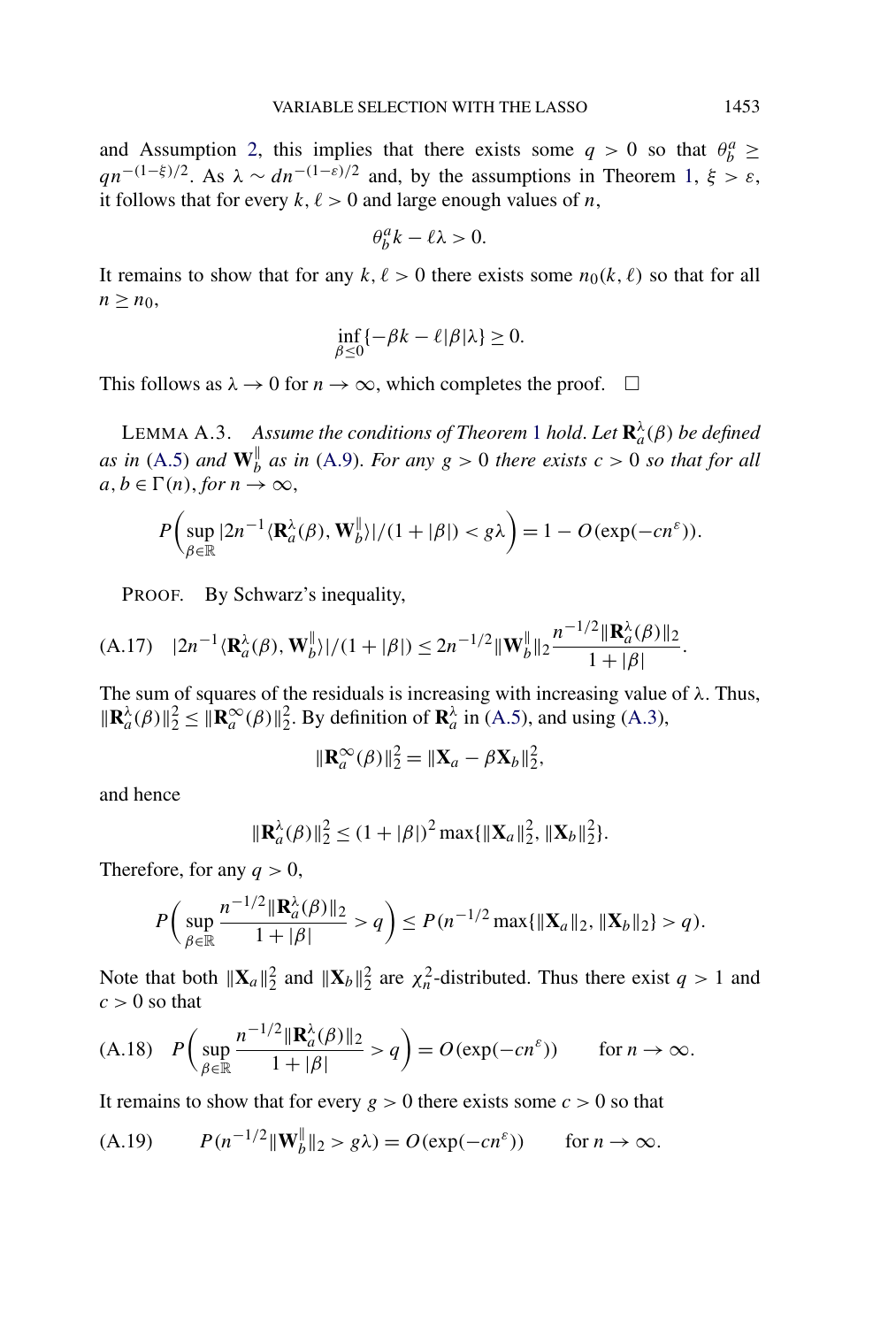<span id="page-18-0"></span>The expression  $\sigma_b^{-2} \langle \mathbf{W}_b^{\parallel}, \mathbf{W}_b^{\parallel} \rangle$  is  $\chi^2_{|\text{ne}_a|-1}$ -distributed. As  $\sigma_b \le 1$  and  $|\text{ne}_a|$  =  $O(n^k)$ , it follows that  $n^{-1/2} ||\mathbf{W}_b^{\parallel}||_2$  is for some  $t > 0$  stochastically smaller than

$$
tn^{-(1-\kappa)/2}(Z/n^{\kappa})^{1/2},
$$

where *Z* is  $\chi^2_{n\kappa}$ -distributed. Thus, for every  $g > 0$ ,

$$
P(n^{-1/2} \|\mathbf{W}_b^{\|}\|_2 > g\lambda) \le P((Z/n^{\kappa}) > (g/t)^2 n^{(1-\kappa)}\lambda^2).
$$

As  $\lambda^{-1} = O(n^{(1-\epsilon)/2})$ , it follows that  $n^{1-\kappa}\lambda^2 \geq hn^{\epsilon-\kappa}$  for some  $h > 0$  and sufficiently large *n*. By the properties of the  $\chi^2$  distribution and  $\varepsilon > \kappa$ , by assumption in Theorem [1,](#page-8-0) claim [\(A.19\)](#page-17-0) follows. This completes the proof.  $\square$ 

PROOF OF PROPOSITION [1](#page-4-0). All diagonal elements of the covariance matrices  $\Sigma(n)$  are equal to 1, while all off-diagonal elements vanish for all pairs except for  $a, b \in \Gamma(n)$ , where  $\Sigma_{ab}(n) = s$  with  $0 < s < 1$ . Assume w.l.o.g. that *a* corresponds to the first and *b* to the second variable. The best vector of coefficients  $\theta^a$  for linear prediction of  $X_a$  is given by  $\theta^a = (0, -K_{ab}/K_{aa}, 0, 0, ...)$  $(0, s, 0, 0, ...)$ , where  $K = \Sigma^{-1}(n)$ . A necessary condition for  $\hat{ne}_a^{\lambda} = ne_a$  is that  $\hat{\theta}^{a,\lambda} = (0, \tau, 0, 0, ...)$  is the oracle Lasso solution for some  $\tau \neq 0$ . In the following, we show first that

$$
(A.20) \tP(\exists \lambda, \tau \ge s : \hat{\theta}^{a,\lambda} = (0, \tau, 0, 0, \ldots)) \to 0, \t n \to \infty.
$$

The proof is then completed by showing in addition that  $(0, \tau, 0, 0, \ldots)$  cannot be the *oracle* Lasso solution as long as  $\tau < s$ .

We begin by showing (A.20). If  $\hat{\theta} = (0, \tau, 0, 0, ...)$  is a Lasso solution for some value of the penalty, it follows that, using Lemma [A.1](#page-13-0) and positivity of  $\tau$ ,

$$
(A.21) \qquad \langle \mathbf{X}_1 - \tau \mathbf{X}_2, \mathbf{X}_2 \rangle \ge |\langle \mathbf{X}_1 - \tau \mathbf{X}_2, \mathbf{X}_k \rangle| \qquad \forall k \in \Gamma(n), k > 2.
$$

Under the given assumptions,  $X_2, X_3, \ldots$  can be understood to be independently and identically distributed, while  $X_1 = sX_2 + W_1$ , with  $W_1$  independent of  $(X_2, X_3, \ldots)$ . Substituting  $X_1 = sX_2 + W_1$  in (A.21) yields for all  $k \in \Gamma(n)$ with  $k > 2$ ,

$$
\langle \mathbf{W}_1, \mathbf{X}_2 \rangle - (\tau - s) \langle \mathbf{X}_2, \mathbf{X}_2 \rangle \ge |\langle \mathbf{W}_1, \mathbf{X}_k \rangle - (\tau - s) \langle \mathbf{X}_2, \mathbf{X}_k \rangle|.
$$

Let  $U_2, U_3, \ldots, U_{p(n)}$  be the random variables defined by  $U_k = \langle \mathbf{W}_1, \mathbf{X}_k \rangle$ . Note that the random variables  $U_k$ ,  $k = 2, \ldots, p(n)$ , are exchangeable. Let furthermore

$$
D = \langle \mathbf{X}_2, \mathbf{X}_2 \rangle - \max_{k \in \Gamma(n), k > 2} |\langle \mathbf{X}_2, \mathbf{X}_k \rangle|.
$$

The inequality above implies then

$$
U_2 > \max_{k \in \Gamma(n), k > 2} U_k + (\tau - s)D.
$$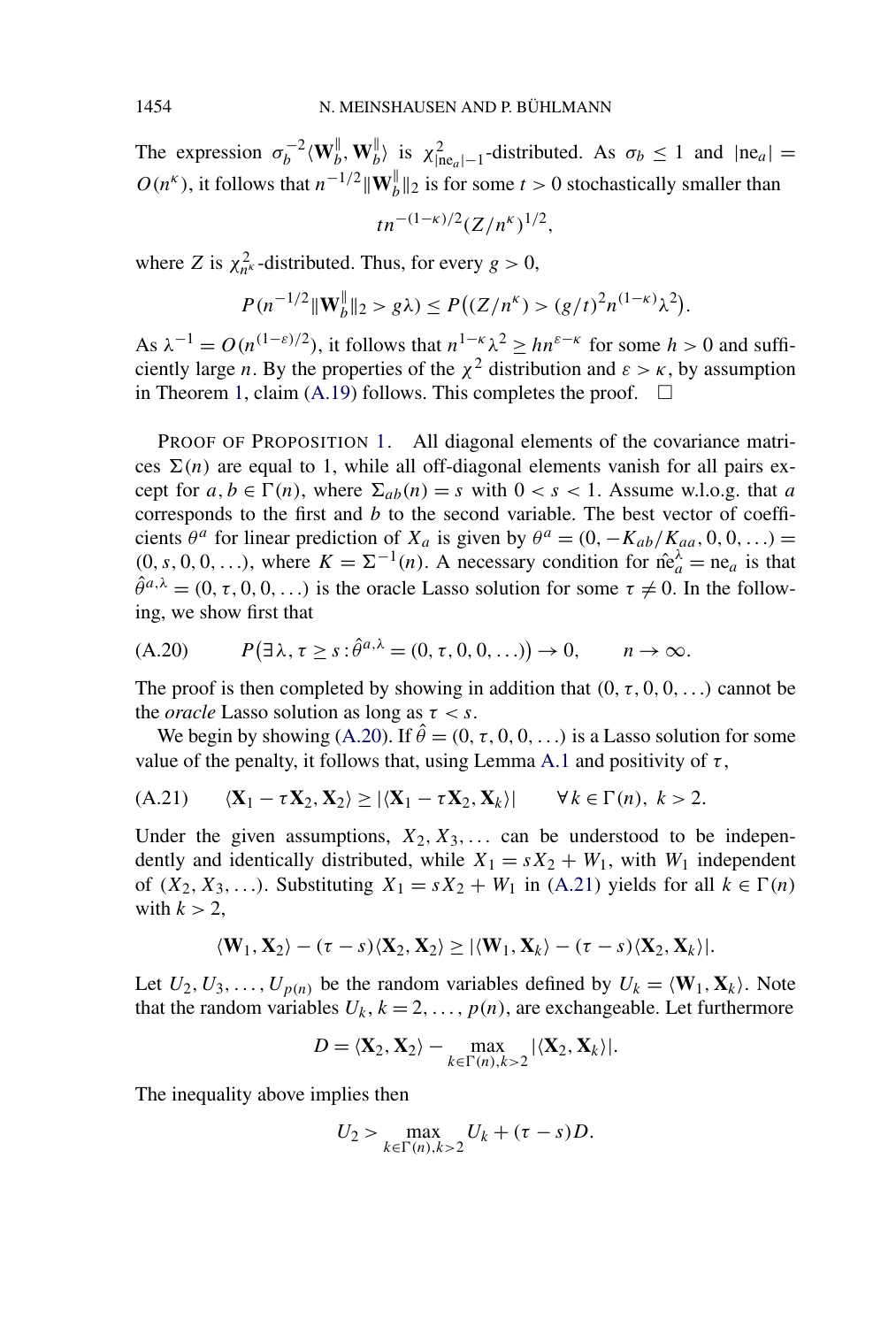To show the claim, it thus suffices to show that

$$
(A.22) \qquad P\left(U_2 > \max_{k \in \Gamma(n), k > 2} U_k + (\tau - s)D\right) \to 0 \qquad \text{for } n \to \infty.
$$

Using  $\tau - s > 0$ ,

$$
P\left(U_2 > \max_{k \in \Gamma(n), k>2} U_k + (\tau - s)D\right) \le P\left(U_2 > \max_{k \in \Gamma(n), k>2} U_k\right) + P(D < 0).
$$

Using the assumption that  $s < 1$ , it follows by  $p(n) = o(n^{\gamma})$  for some  $\gamma > 0$  and a Bernstein-type inequality that

$$
P(D < 0) \to 0 \qquad \text{for } n \to \infty.
$$

Furthermore, as  $U_2, \ldots, U_{p(n)}$  are exchangeable,

$$
P\left(U_2 > \max_{k \in \Gamma(n), k > 2} U_k\right) = \left(p(n) - 1\right)^{-1} \to 0 \quad \text{for } n \to \infty,
$$

which shows that  $(A.22)$  holds. The claim  $(A.20)$  follows.

It hence suffices to show that  $(0, \tau, 0, 0, ...)$  with  $\tau < s$  cannot be the *oracle* Lasso solution. Let  $\tau_{\text{max}}$  be the maximal value of  $\tau$  so that  $(0, \tau, 0, ...)$  is a Lasso solution for some value  $\lambda > 0$ . By the previous assumption,  $\tau_{\text{max}} < s$ . For  $\tau < \tau_{\text{max}}$ , the vector  $(0, \tau, 0, ...)$  cannot be the oracle Lasso solution. We show in the following that  $(0, \tau_{\text{max}}, 0, \ldots)$  cannot be an oracle Lasso solution either. Suppose that  $(0, \tau_{\text{max}}, 0, 0, ...)$  is the Lasso solution  $\hat{\theta}^{a,\lambda}$  for some  $\lambda = \tilde{\lambda} > 0$ . As  $\tau_{\text{max}}$ is the maximal value such that  $(0, \tau, 0, \ldots)$  is a Lasso solution, there exists some  $k \in \Gamma(n) > 2$ , such that

$$
|n^{-1}\langle \mathbf{X}_1-\tau_{\max}\mathbf{X}_2,\mathbf{X}_2\rangle|=|n^{-1}\langle \mathbf{X}_1-\tau_{\max}\mathbf{X}_2,\mathbf{X}_k\rangle|,
$$

and the value of both components  $G_2$  and  $G_k$  of the gradient is equal to  $\tilde{\lambda}$ . By appropriately reordering the variables we can assume that  $k = 3$ . Furthermore, it holds a.s. that

$$
\max_{k \in \Gamma(n), k > 3} |\langle \mathbf{X}_1 - \tau_{\max} \mathbf{X}_2, \mathbf{X}_k \rangle| < \tilde{\lambda}.
$$

Hence, for sufficiently small  $\delta\lambda \geq 0$ , a Lasso solution for the penalty  $\tilde{\lambda} - \delta\lambda$  is given by

$$
(0, \tau_{max} + \delta \theta_2, \delta \theta_3, 0, \ldots).
$$

Let  $H_n$  be the empirical covariance matrix of  $(X_2, X_3)$ . Assume w.l.o.g. that  $n^{-1}\langle \mathbf{X}_1 - \tau_{\text{max}}\mathbf{X}_2, \mathbf{X}_k \rangle > 0$  and  $n^{-1}\langle \mathbf{X}_2, \mathbf{X}_2 \rangle = n^{-1}\langle \mathbf{X}_3, \mathbf{X}_3 \rangle = 1$ . Following, for example, Efron et al. ([\[6\]](#page-25-0), page 417), the components  $(\delta\theta_2, \delta\theta_3)$  are then given by  $H_n^{-1}(1, 1)^T$ , from which it follows that  $\delta\theta_2 = \delta\theta_3$ , which we abbreviate by  $\delta\theta$  in the following (one can accommodate a negative sign for  $n^{-1}$  **(X**<sub>1</sub> −  $\tau_{\text{max}}$ **X**<sub>2</sub>, **X**<sub>k</sub>) by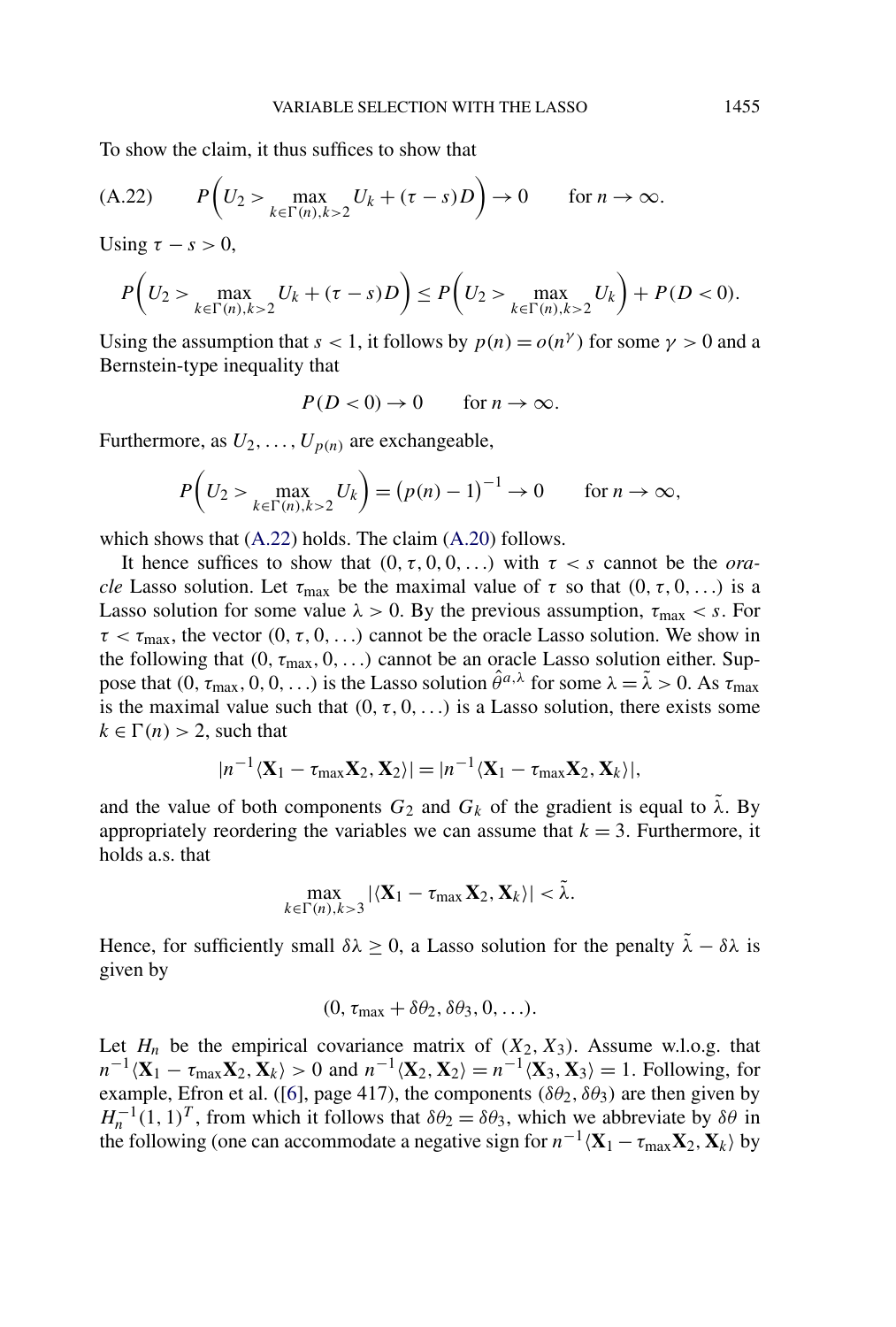reversing the sign of  $\delta\theta_3$ ). Denote by  $L_\delta$  the squared error loss for this solution. Then, for sufficiently small *δθ*,

$$
L_{\delta} - L_0 = E(X_1 - (\tau_{\text{max}} + \delta\theta)X_2 + \delta\theta X_3)^2 - E(X_1 - \tau_{\text{max}}X_2)^2
$$
  
=  $(s - (\tau_{\text{max}} + \delta\theta))^2 + \delta\theta^2 - (s - \tau_{\text{max}})^2$   
=  $-2(s - \tau_{\text{max}})\delta\theta + 2\delta\theta^2$ .

It holds that  $L_{\delta\theta} - L_0 < 0$  for any  $0 < \delta\theta < 1/2(s - \tau_{\text{max}})$ , which shows that  $(0, \tau, 0, \ldots)$  cannot be the oracle solution for  $\tau < s$ . Together with [\(A.20\)](#page-18-0), this completes the proof.  $\square$ 

PROOF OF PROPOSITION [2.](#page-7-0) The subdifferential of the argument in [\(6\)](#page-6-0),

$$
E\left(X_a - \sum_{m \in \Gamma(n)} \theta_m^a X_m\right)^2 + \eta \|\theta^a\|_1,
$$

with respect to  $\theta_k^a$ ,  $k \in \Gamma(n) \setminus \{a\}$ , is given by

$$
-2E\bigg(\bigg(X_a-\sum_{m\in\Gamma(n)}\theta_m^aX_m\bigg)X_k\bigg)+\eta e_k,
$$

where  $e_k \in [-1, 1]$  if  $\theta_k^a = 0$ , and  $e_k = \text{sign}(\theta_k^a)$  if  $\theta_k^a \neq 0$ . Using the fact that  $ne_a(\eta) = ne_a$ , it follows as in Lemma [A.1](#page-13-0) that for all  $k \in ne_a$ ,

(A.23) 
$$
2E\left(\left(X_a - \sum_{m \in \Gamma(n)} \theta_m^a(\eta) X_m\right) X_k\right) = \eta \operatorname{sign}(\theta_k^a)
$$

and, for  $b \notin \text{ne}_a$ ,

(A.24) 
$$
\left|2E\left(\left(X_a-\sum_{m\in\Gamma(n)}\theta_m^a(\eta)X_m\right)X_b\right)\right|\leq\eta.
$$

A variable  $X_b$  with  $b \notin \text{ne}_a$  can be written as

$$
X_b = \sum_{k \in \text{ne}_a} \theta_k^{b, \text{ne}_a} X_k + W_b,
$$

where  $W_b$  is independent of  $\{X_k; k \in \text{cl}_a\}$ . Using this in (A.24) yields

$$
\left|2\sum_{k\in\text{ne}_a}\theta_k^{b,\text{ne}_a}E\bigg(\bigg(X_a-\sum_{m\in\Gamma(n)}\theta_m^a(\eta)X_m\bigg)X_k\bigg)\right|\leq\eta.
$$

Using (A.23) and  $\theta^a = \theta^{a, \text{ne}_a}$ , it follows that

$$
\left|\sum_{k \in \text{ne}_a} \theta_k^{b, \text{ne}_a} \operatorname{sign}(\theta_k^{a, \text{ne}_a})\right| \le 1,
$$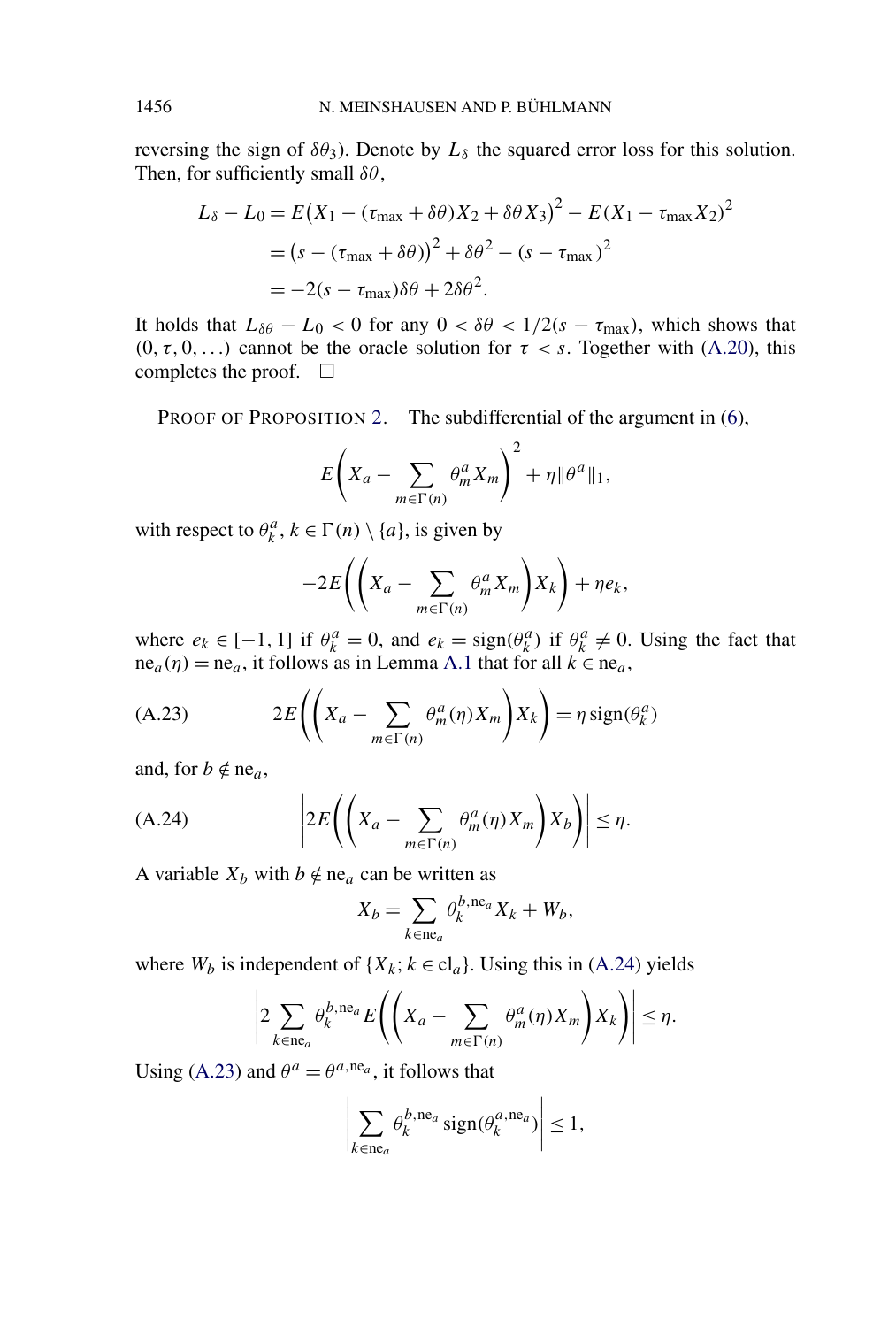<span id="page-21-0"></span>which completes the proof.  $\square$ 

PROOF OF THEOREM [1.](#page-8-0) The event  $\hat{ne}_a^{\lambda} \nsubseteq ne_a$  is equivalent to the event that there exists some node  $b \in \Gamma(n) \setminus cl_a$  in the set of nonneighbors of node *a* such that the estimated coefficient  $\hat{\theta}_b^{a,\lambda}$  is not zero. Thus

(A.25) 
$$
P(\hat{\text{ne}}_a^{\lambda} \subseteq \text{ne}_a) = 1 - P(\exists b \in \Gamma(n) \setminus \text{cl}_a : \hat{\theta}_b^{a,\lambda} \neq 0).
$$

Consider the Lasso estimate  $\hat{\theta}^{a,ne_a,\lambda}$ , which is by [\(A.1\)](#page-13-0) constrained to have nonzero components only in the neighborhood of node  $a \in \Gamma(n)$ . Using  $|ne_a|$  $O(n^k)$  with some  $k < 1$ , we can assume w.l.o.g. that  $|n e_a| \le n$ . This in turn implies (see, e.g., [\[13\]](#page-26-0)) that  $\hat{\theta}^{a,ne_a,\lambda}$  is a.s. a unique solution to [\(A.1\)](#page-13-0) with  $A = ne_a$ . Let  $\mathcal E$ be the event

$$
\max_{k \in \Gamma(n) \setminus \text{cl}_a} |G_k(\hat{\theta}^{a, \text{ne}_a, \lambda})| < \lambda.
$$

Conditional on the event  $\varepsilon$ , it follows from the first part of Lemma [A.1](#page-13-0) that  $\hat{\theta}^{a,ne_a,\lambda}$ is not only a solution of [\(A.1\)](#page-13-0), with  $A = ne_a$ , but as well a solution of [\(3\)](#page-3-0), where  $A = \Gamma(n) \setminus \{a\}$ . As  $\hat{\theta}_b^{a, \text{ne}_a, \lambda} = 0$  for all  $b \in \Gamma(n) \setminus \text{cl}_a$ , it follows from the second part of Lemma [A.1](#page-13-0) that  $\hat{\theta}_b^{a,\lambda} = 0$ ,  $\forall b \in \Gamma(n) \setminus \text{cl}_a$ . Hence

$$
P(\exists b \in \Gamma(n) \setminus \mathrm{cl}_a : \hat{\theta}_b^{a,\lambda} \neq 0) \le 1 - P(\mathcal{E})
$$
  
= 
$$
P\left(\max_{k \in \Gamma(n) \setminus \mathrm{cl}_a} |G_k(\hat{\theta}^{a,\mathrm{ne}_a,\lambda})| \ge \lambda\right),
$$

where

(A.26) 
$$
G_b(\hat{\theta}^{a, \text{ne}_a, \lambda}) = -2n^{-1} \langle \mathbf{X}_a - \mathbf{X} \hat{\theta}^{a, \text{ne}_a, \lambda}, \mathbf{X}_b \rangle.
$$

Using Bonferroni's inequality and  $p(n) = O(n^{\gamma})$  for any  $\gamma > 0$ , it suffices to show that there exists a constant *c* > 0 so that for all  $b \in \Gamma(n) \setminus cl_a$ ,

(A.27) 
$$
P(|G_b(\hat{\theta}^{a, \text{ne}_a, \lambda})| \geq \lambda) = O(\exp(-cn^{\varepsilon})).
$$

One can write for any  $b \in \Gamma(n) \setminus cl_a$ ,

$$
(A.28) \t\t X_b = \sum_{m \in ne_a} \theta_m^{b,ne_a} X_m + V_b,
$$

where  $V_b \sim \mathcal{N}(0, \sigma_b^2)$  for some  $\sigma_b^2 \le 1$  and  $V_b$  is independent of  $\{X_m; m \in \text{cl}_a\}.$ Hence

$$
G_b(\hat{\theta}^{a, \text{ne}_a, \lambda}) = -2n^{-1} \sum_{m \in \text{ne}_a} \theta_m^{b, \text{ne}_a} \langle \mathbf{X}_a - \mathbf{X} \hat{\theta}^{a, \text{ne}_a, \lambda}, \mathbf{X}_m \rangle
$$

$$
- 2n^{-1} \langle \mathbf{X}_a - \mathbf{X} \hat{\theta}^{a, \text{ne}_a, \lambda}, \mathbf{V}_b \rangle.
$$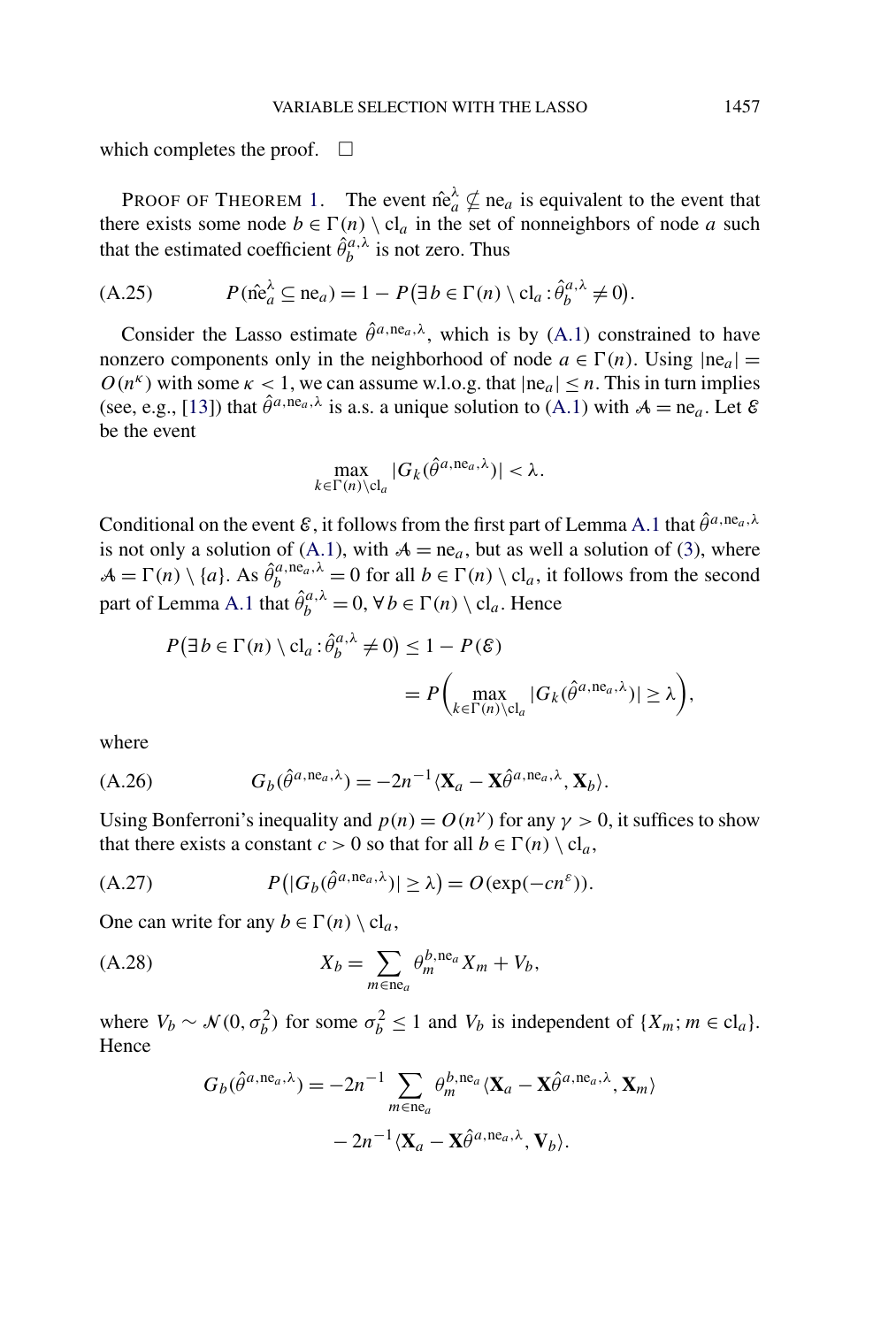<span id="page-22-0"></span>By Lemma [A.2,](#page-14-0) there exists some  $c > 0$  so that with probability 1 −  $O(\exp(-cn^{\varepsilon}))$ ,

$$
(A.29) \t\t\t sign(\hat{\theta}_k^{a,ne_a,\lambda}) = sign(\theta_k^{a,ne_a}) \t\t \forall k \in ne_a.
$$

In this case by Lemma [A.1](#page-13-0)

$$
2n^{-1}\sum_{m\in\mathrm{ne}_a}\theta_m^{b,\mathrm{ne}_a}\langle \mathbf{X}_a-\mathbf{X}\hat{\theta}^{a,\mathrm{ne}_a,\lambda},\mathbf{X}_m\rangle=\left(\sum_{m\in\mathrm{ne}_a}\mathrm{sign}(\theta_m^{a,\mathrm{ne}_a})\theta_m^{b,\mathrm{ne}_a}\right)\lambda.
$$

If (A.29) holds, the gradient is given by

(A.30)  
\n
$$
G_b(\hat{\theta}^{a, \text{ne}_a, \lambda}) = -\left(\sum_{m \in \text{ne}_a} \text{sign}(\theta_m^{a, \text{ne}_a}) \theta_m^{b, \text{ne}_a}\right) \lambda - 2n^{-1} \langle \mathbf{X}_a - \mathbf{X} \hat{\theta}^{a, \text{ne}_a, \lambda}, \mathbf{V}_b \rangle.
$$

Using Assumption [6](#page-6-0) and Proposition [2,](#page-7-0) there exists some *δ <* 1 so that

$$
\left|\sum_{m \in \text{ne}_a} sign(\theta_m^{a, \text{ne}_a}) \theta_m^{b, \text{ne}_a} \right| \le \delta.
$$

The absolute value of the coefficient  $G_b$  of the gradient in  $(A.26)$  is hence bounded with probability  $1 - O(\exp(-cn^{\epsilon}))$  by

(A.31) 
$$
|G_b(\hat{\theta}^{a,ne_a,\lambda})| \leq \delta \lambda + |2n^{-1}\langle \mathbf{X}_a - \mathbf{X}\hat{\theta}^{a,ne_a,\lambda}, \mathbf{V}_b\rangle|.
$$

Conditional on  $X_{c l_a} = \{X_k; k \in c l_a\}$ , the random variable

$$
\langle \mathbf{X}_a - \mathbf{X} \hat{\theta}_k^{a, \text{ne}_a, \lambda}, \mathbf{V}_b \rangle
$$

is normally distributed with mean zero and variance  $\sigma_b^2 ||\mathbf{X}_a - \mathbf{X} \hat{\theta}^{a, \text{ne}_a, \lambda}||_2^2$ . On the one hand,  $\sigma_b^2 \le 1$ . On the other hand, by definition of  $\hat{\theta}^{a, \text{ne}_a, \lambda}$ ,

$$
\|\mathbf{X}_a-\mathbf{X}\hat{\theta}^{a,\mathrm{ne}_a,\lambda}\|_2\leq \|\mathbf{X}_a\|_2.
$$

Thus

$$
|2n^{-1}\langle \mathbf{X}_a-\mathbf{X}\hat{\theta}^{a,\text{ne}_a,\lambda},\mathbf{V}_b\rangle|
$$

is stochastically smaller than or equal to  $|2n^{-1}\langle \mathbf{X}_a, \mathbf{V}_b\rangle|$ . Using (A.31), it remains to be shown that for some  $c > 0$  and  $\delta < 1$ ,

$$
P(|2n^{-1}\langle \mathbf{X}_a,\mathbf{V}_b\rangle|\geq (1-\delta)\lambda)=O(\exp(-cn^{\varepsilon})).
$$

As  $V_b$  and  $X_a$  are independent,  $E(X_a V_b) = 0$ . Using the Gaussianity and bounded variance of both  $X_a$  and  $V_b$ , there exists some  $g < \infty$  so that  $E(\exp(|X_a V_b|)) \leq g$ . Hence, using Bernstein's inequality and the boundedness of  $\lambda$ , for some  $c > 0$ , for all  $b \in \text{ne}_a$ ,  $P(|2n^{-1}\langle \mathbf{X}_a, \mathbf{V}_b \rangle) \ge (1 - \delta)\lambda) = O(\exp(-cn\lambda^2))$ . The claim [\(A.27\)](#page-21-0) follows, which completes the proof.  $\Box$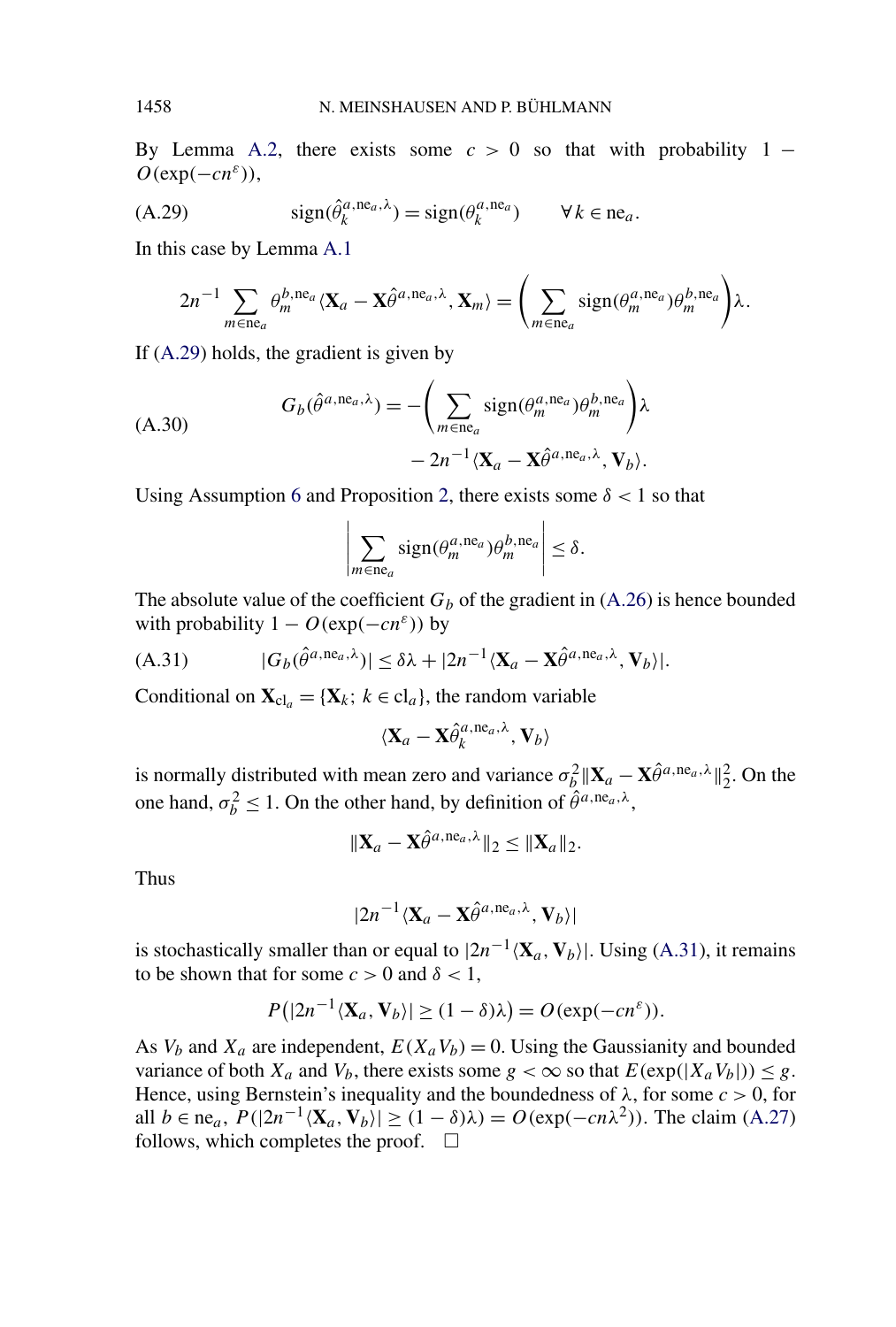PROOF OF PROPOSITION [3.](#page-8-0) Following a similar argument as in Theorem [1](#page-8-0) up to [\(A.27\)](#page-21-0), it is sufficient to show that for every  $a, b$  with  $b \in \Gamma(n) \setminus cl_a$  and  $|S_a(b)| > 1$ ,

(A.32) 
$$
P(|G_b(\hat{\theta}^{a,ne_a,\lambda})|>\lambda) \to 1 \quad \text{for } n \to \infty.
$$

Using [\(A.30\)](#page-22-0) in the proof of Theorem [1,](#page-8-0) one can conclude that for some  $\delta > 1$ , with probability converging to 1 for  $n \to \infty$ ,

(A.33) 
$$
|G_b(\hat{\theta}^{a,ne_a,\lambda})| \geq \delta \lambda - |2n^{-1}\langle \mathbf{X}_a - \mathbf{X}\hat{\theta}^{a,ne_a,\lambda}, \mathbf{V}_b\rangle|.
$$

Using the identical argument as in the proof of Theorem [1](#page-8-0) below [\(A.31\)](#page-22-0), for the second term, for any  $g > 0$ ,

$$
P(|2n^{-1}\langle \mathbf{X}_a - \mathbf{X}\hat{\theta}^{a, \text{ne}_a, \lambda}, \mathbf{V}_b \rangle| > g\lambda) \to 0 \quad \text{for } n \to \infty,
$$

which together with  $\delta > 1$  in (A.33) shows that (A.32) holds. This completes the proof.  $\square$ 

PROOF OF THEOREM [2.](#page-8-0) First,  $P(\text{ne}_a \subseteq \hat{\text{ne}}_a^{\lambda}) = 1 - P(\exists b \in \text{ne}_a : \hat{\theta}_b^{a,\lambda} = 0)$ . Let  $\mathcal E$  be again the event

(A.34) 
$$
\max_{k \in \Gamma(n) \setminus cl_a} |G_k(\hat{\theta}^{a, ne_a, \lambda})| < \lambda.
$$

Conditional on  $\mathcal{E}$ , we can conclude as in the proof of Theorem [1](#page-8-0) that  $\hat{\theta}^{a,ne_a,\lambda}$ and  $\hat{\theta}^{a,\lambda}$  are unique solutions to [\(A.1\)](#page-13-0) and [\(3\)](#page-3-0), respectively, and  $\hat{\theta}^{a,\text{ne}_a,\lambda} = \hat{\theta}^{a,\lambda}$ . **Thus** 

$$
P(\exists b \in \text{ne}_a : \hat{\theta}_b^{a,\lambda} = 0) \le P(\exists b \in \text{ne}_a : \hat{\theta}_b^{a,\text{ne}_a,\lambda} = 0) + P(\mathcal{E}^c).
$$

It follows from the proof of Theorem [1](#page-8-0) that there exists some  $c > 0$  so that  $P(\mathcal{E}^c) = O(\exp(-cn^{\epsilon}))$ . Using Bonferroni's inequality, it hence remains to show that there exists some  $c > 0$  so that for all  $b \in ne_a$ ,

(A.35) 
$$
P(\hat{\theta}_b^{a, \text{ne}_a, \lambda} = 0) = O(\exp(-cn^{\varepsilon})).
$$

This follows from Lemma [A.2,](#page-14-0) which completes the proof.  $\Box$ 

PROOF OF PROPOSITION [4.](#page-8-0) The proof of Proposition [4](#page-8-0) is to a large extent analogous to the proofs of Theorems [1](#page-8-0) and [2.](#page-8-0) Let  $\mathcal E$  be again the event (A.34). Conditional on the event  $\varepsilon$ , we can conclude as before that  $\hat{\theta}^{a,ne_a,\lambda}$  and  $\hat{\theta}^{a,\lambda}$  are unique solutions to [\(A.1\)](#page-13-0) and [\(3\)](#page-3-0), respectively, and  $\hat{\theta}^{a,ne_a,\lambda} = \hat{\theta}^{a,\lambda}$ . Thus, for any  $b \in ne_a$ ,

$$
P(b \notin \hat{\text{ne}}_a^{\lambda}) = P(\hat{\theta}_b^{a,\lambda} = 0) \ge P(\hat{\theta}_b^{a, \text{ne}_a, \lambda} = 0 | \mathcal{E}) P(\mathcal{E}).
$$

Since  $P(\mathcal{E}) \to 1$  for  $n \to \infty$  by Theorem [1,](#page-8-0)

$$
P(\hat{\theta}_b^{a, \text{ne}_a, \lambda} = 0 | \mathcal{E}) P(\mathcal{E}) \to P(\hat{\theta}_b^{a, \text{ne}_a, \lambda} = 0) \quad \text{for } n \to \infty.
$$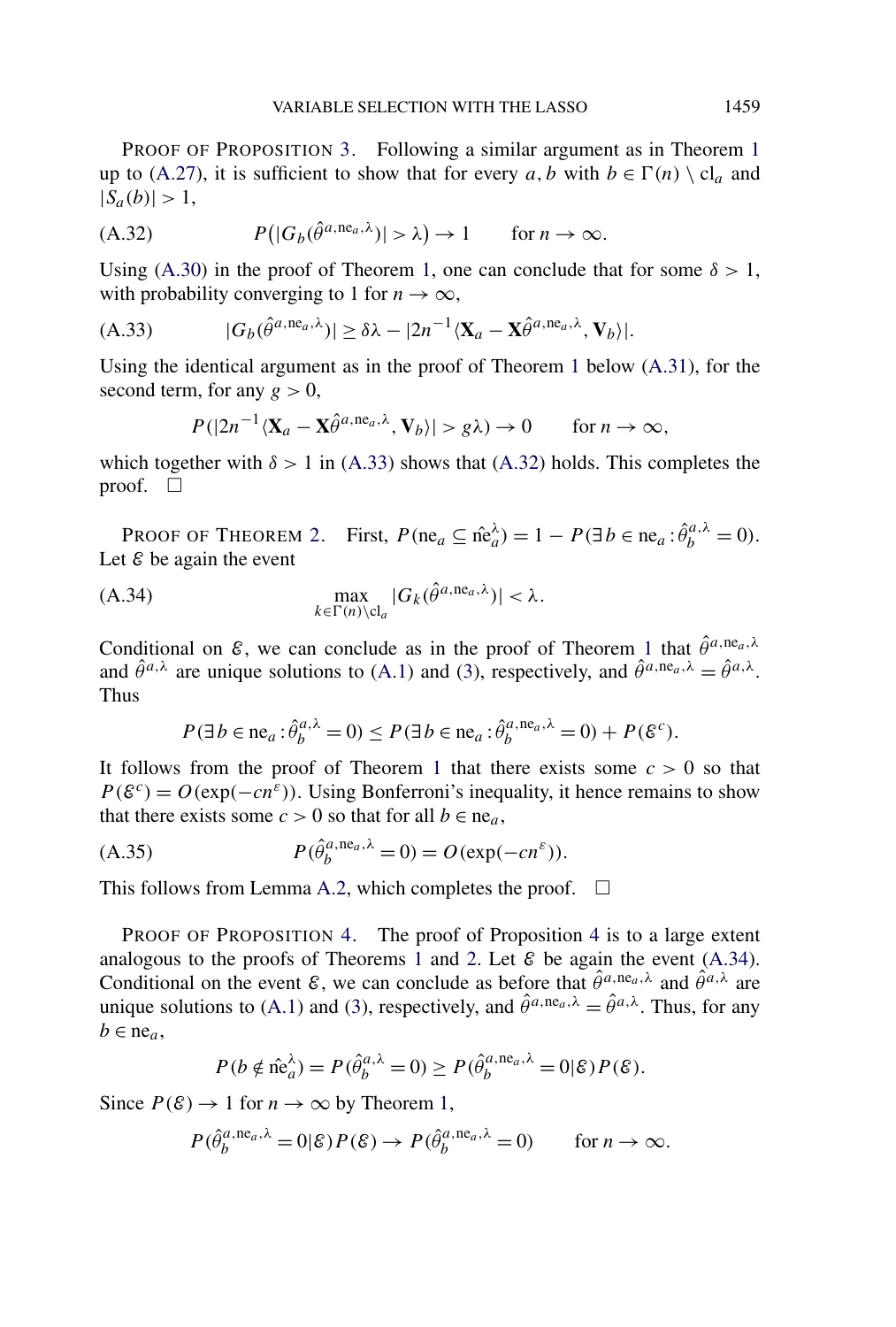It thus suffices to show that for all  $b \in ne_a$  with  $|\pi_{ab}| = O(n^{-(1-\xi)/2})$  and  $\xi < \varepsilon$ .

$$
P(\hat{\theta}_{b}^{a, \text{ne}_a, \lambda} = 0) \to 1 \quad \text{for } n \to \infty.
$$

This holds if

(A.36) 
$$
P(|G_b(\hat{\theta}^{a,ne_a\backslash\{b\},\lambda})|<\lambda)\to 1 \quad \text{for } n\to\infty,
$$

 $|\overline{G}_b(\hat{\theta}^{a,\text{ne}_a\setminus\{b\},\lambda})| < \lambda \text{ implies that } \hat{\theta}^{a,\text{ne}_a\setminus\{b\},\lambda} = \hat{\theta}^{a,\text{ne}_a,\lambda} \text{ and hence } \hat{\theta}_b^{a,\text{ne}_a,\lambda} = 0.$ Using [\(A.7\)](#page-15-0),

$$
|G_b(\hat{\theta}^{a,\text{ne}_a\setminus\{b\},\lambda})| \leq |2n^{-1}\langle \mathbf{R}_a^{\lambda}(0), \mathbf{W}_b\rangle| + \lambda \|\theta^{b,\text{ne}_a\setminus\{b\}}\|_1.
$$

By assumption  $\|\theta^{b,ne_a}\|_1 < 1$ . It is thus sufficient to show that for any  $g > 0$ ,

(A.37) 
$$
P(|2n^{-1}\langle \mathbf{R}_a^{\lambda}(0), \mathbf{W}_b\rangle| < g\lambda) \to 1 \quad \text{for } n \to \infty.
$$

Analogously to [\(A.10\)](#page-15-0), we can write

(A.38) 
$$
|2n^{-1}\langle \mathbf{R}_a^{\lambda}(0), \mathbf{W}_b\rangle| \le |2n^{-1}\langle \mathbf{R}_a^{\lambda}(0), \mathbf{W}_b^{\perp}\rangle| + |2n^{-1}\langle \mathbf{R}_a^{\lambda}(0), \mathbf{W}_b^{\parallel}\rangle|.
$$

Using Lemma [A.3,](#page-17-0) it follows for the last term on the right-hand side that for every  $g > 0$ ,

$$
P(|2n^{-1}\langle \mathbf{R}_a^{\lambda}(0), \mathbf{W}_b^{\parallel}\rangle| < g\lambda) \to 1
$$
 for  $n \to \infty$ .

Using [\(A.13\)](#page-16-0) and [\(A.14\)](#page-16-0), it hence remains to show that for every  $g > 0$ ,

(A.39) 
$$
P(|2n^{-1}\theta_b^{a, \text{ne}_a} \langle \mathbf{W}_b^{\perp}, \mathbf{W}_b^{\perp} \rangle| < g\lambda) \to 1 \quad \text{for } n \to \infty.
$$

We have already noted above that the term  $\sigma_b^{-2} \langle \mathbf{W}_b^{\perp}, \mathbf{W}_b^{\perp} \rangle$  follows a  $\chi^2_{n-|\text{ne}_a|}$  distribution and is hence stochastically smaller than a  $\chi^2$ -distributed random vari-able. By Assumption [2,](#page-5-0)  $\sigma_b^2 \le 1$  $\sigma_b^2 \le 1$  $\sigma_b^2 \le 1$ . Furthermore, using Assumption 2 and  $|\pi_{ab}| =$  $O(n^{-(1-\xi)/2})$ ,  $|\theta_b^{a, \text{ne}_a}| = O(n^{-(1-\xi)/2})$ . Hence, with  $\lambda \sim dn^{-(1-\epsilon)/2}$ , it follows that for some constant  $k > 0$ ,  $\lambda/|\theta_b^{a,ne_a}| \geq kn^{(\varepsilon-\xi)/2}$ . Thus, for some constant  $c > 0$ ,

(A.40) 
$$
P(|2n^{-1}\theta_b^{a, \text{ne}_a} \langle \mathbf{W}_b^{\perp}, \mathbf{W}_b^{\perp} \rangle| < g\lambda) \ge P(Z/n < cn^{(\varepsilon - \xi)/2}),
$$

where *Z* follows a  $\chi_n^2$  distribution. By the properties of the  $\chi^2$  distribution and the assumption  $\xi < \varepsilon$ , the right-hand side in (A.40) converges to 1 for  $n \to \infty$ , from which (A.39) and hence the claim follow.  $\square$ 

PROOF OF THEOREM [3.](#page-11-0) A necessary condition for  $\hat{C}_a^{\lambda} \nsubseteq C_a$  is that there exists an edge in  $\hat{E}^{\lambda}$  joining two nodes in two different connectivity components. Hence

$$
P(\exists a \in \Gamma(n) : \hat{C}_a^{\lambda} \nsubseteq C_a) \le p(n) \max_{a \in \Gamma(n)} P(\exists b \in \Gamma(n) \setminus C_a : b \in \hat{\text{ne}}_a^{\lambda}).
$$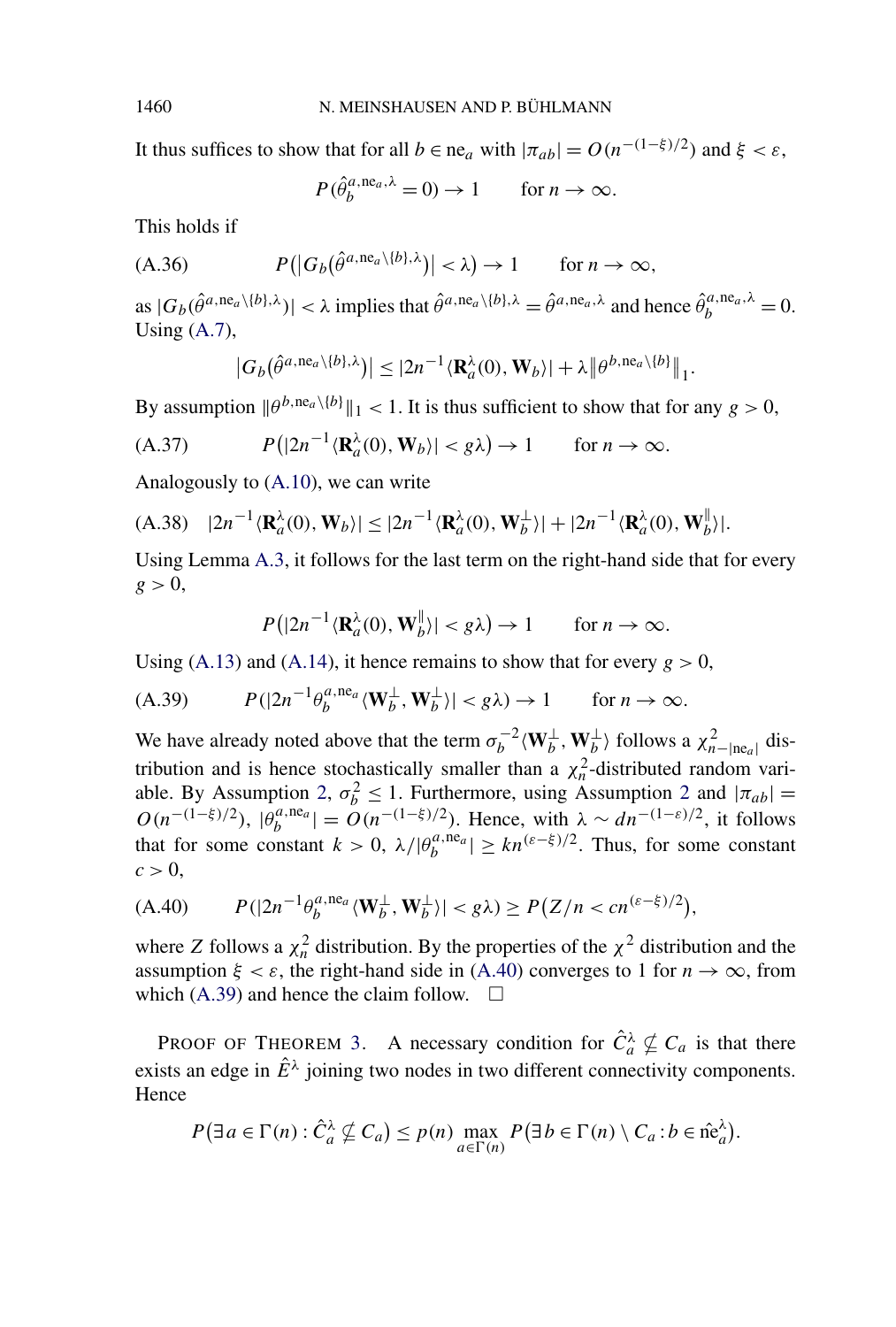<span id="page-25-0"></span>Using the same arguments as in the proof of Theorem [1,](#page-8-0)

$$
P(\exists b \in \Gamma(n) \setminus C_a : b \in \hat{\text{ne}}_a^{\lambda}) \le P\bigg(\max_{b \in \Gamma(n) \setminus C_a} |G_b(\hat{\theta}^{a,C_a,\lambda})| \ge \lambda\bigg),
$$

where  $\hat{\theta}^{a,C_a,\lambda}$ , according to [\(A.1\)](#page-13-0), has nonzero components only for variables in the connectivity component  $C_a$  of node  $a$ . Hence it is sufficient to show that

(A.41) 
$$
p(n)^{2} \max_{a \in \Gamma(n), b \in \Gamma(n) \setminus C_{a}} P(|G_{b}(\hat{\theta}^{a, C_{a}, \lambda})| \geq \lambda) \leq \alpha.
$$

The gradient is given by  $G_b(\hat{\theta}^{a,C_a,\lambda}) = -2n^{-1}\langle \mathbf{X}_a - \mathbf{X}\hat{\theta}^{a,C_a,\lambda}, \mathbf{X}_b \rangle$ . For all  $k \in C_a$ the variables  $X_b$  and  $X_k$  are independent as they are in different connectivity components. Hence, conditional on  $\mathbf{X}_{C_a} = \{ \mathbf{X}_k : k \in C_a \},\$ 

$$
G_b(\hat{\theta}^{a,C_a,\lambda}) \sim \mathcal{N}(0,R^2/n),
$$

where  $R^2 = 4n^{-1} ||\mathbf{X}_a - \mathbf{X} \hat{\theta}^{a, C_a, \lambda}||_2^2$ , which is smaller than or equal to  $\hat{\sigma}_a^2 =$  $4n^{-1} \|\mathbf{X}_a\|_2^2$  by definition of  $\hat{\theta}^{a,C_a,\lambda}$ . Hence for all  $a \in \Gamma(n)$  and  $b \in \Gamma(n) \setminus C_a$ ,

$$
P(|G_b(\hat{\theta}^{a,C_a,\lambda})| \geq \lambda |\mathbf{X}_{C_a}) \leq 2\tilde{\Phi}(\sqrt{n}\lambda/(2\hat{\sigma}_a)),
$$

where  $\tilde{\Phi} = 1 - \Phi$ . It follows for the  $\lambda$  proposed in [\(9\)](#page-10-0) that  $P(|G_b(\hat{\theta}^{a,C_a,\lambda})| \geq$  $\lambda$ |**X***C<sub>a</sub>*</sub>) ≤ *αp(n)*<sup>-2</sup>, and therefore  $P(|G_b(\hat{\theta}^{a,C_a,\lambda})| \geq \lambda) \leq \alpha p(n)^{-2}$ . Thus (A.41) follows, which completes the proof.  $\Box$ 

### **REFERENCES**

- [1] BUHL, S. (1993). On the existence of maximum-likelihood estimators for graphical Gaussian models. *Scand. J. Statist.* **20** 263–270. [MR1241392](http://www.ams.org/mathscinet-getitem?mr=1241392)
- [2] CHEN, S., DONOHO, D. and SAUNDERS, M. (2001). Atomic decomposition by basis pursuit. *SIAM Rev.* **43** 129–159. [MR1854649](http://www.ams.org/mathscinet-getitem?mr=1854649)
- [3] DEMPSTER, A. (1972). Covariance selection. *Biometrics* **28** 157–175.
- [4] DRTON, M. and PERLMAN, M. (2004). Model selection for Gaussian concentration graphs. *Biometrika* **91** 591–602. [MR2090624](http://www.ams.org/mathscinet-getitem?mr=2090624)
- [5] EDWARDS, D. (2000). *Introduction to Graphical Modelling*, 2nd ed. Springer, New York. [MR1880319](http://www.ams.org/mathscinet-getitem?mr=1880319)
- [6] EFRON, B., HASTIE, T., JOHNSTONE, I. and TIBSHIRANI, R. (2004). Least angle regression (with discussion). *Ann. Statist.* **32** 407–499. [MR2060166](http://www.ams.org/mathscinet-getitem?mr=2060166)
- [7] FRANK, I. and FRIEDMAN, J. (1993). A statistical view of some chemometrics regression tools (with discussion). *Technometrics* **35** 109–148.
- [8] GREENSHTEIN, E. and RITOV, Y. (2004). Persistence in high-dimensional linear predictor selection and the virtue of over-parametrization. *Bernoulli* **10** 971–988. [MR2108039](http://www.ams.org/mathscinet-getitem?mr=2108039)
- [9] HECKERMAN, D., CHICKERING, D. M., MEEK, C., ROUNTHWAITE, R. and KADIE, C. (2000). Dependency networks for inference, collaborative filtering and data visualization. *J. Machine Learning Research* **1** 49–75.
- [10] JUDITSKY, A. and NEMIROVSKI, A. (2000). Functional aggregation for nonparametric regression. *Ann. Statist.* **28** 681–712. [MR1792783](http://www.ams.org/mathscinet-getitem?mr=1792783)
- [11] KNIGHT, K. and FU, W. (2000). Asymptotics for lasso-type estimators. *Ann. Statist.* **28** 1356–1378. [MR1805787](http://www.ams.org/mathscinet-getitem?mr=1805787)